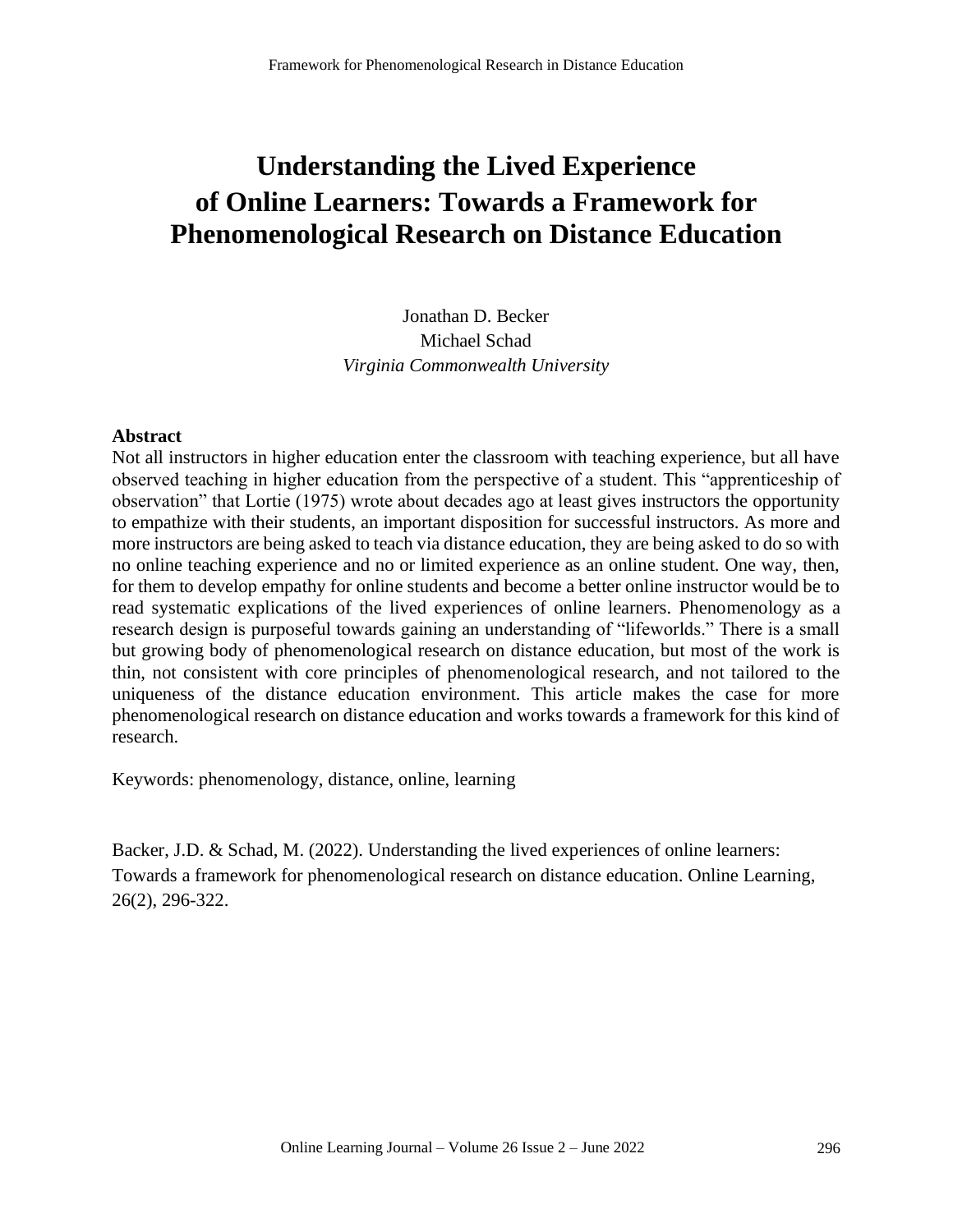Over a decade ago, an anthropology professor pseudonymously calling herself Rebekah Nathan published a book about the year she spent as an undergraduate at the university for which she had been teaching. Nathan, later revealed to actually be Dr. Cathy Small, fully immersed herself in university life for a year, including living in a freshman dormitory and participating in extracurricular activities. She wanted to understand the culture of her university as an example of the American public university and wanted to know what students want from college and how they negotiate university life. *My Freshman Year* represents all that she learned as she explored her interest in the changing American university.

Underlying Small's work was the idea that by undergoing a recent and in-depth firsthand experience as a student, the author-professor would be a better, more empathic professor. That is, she believed that she needed to understand better and more fully what it is like to be a college student to be the best professor she could be. While college and university teaching faculty are often asked to teach traditional, face-to-face classes without any prior teaching experience, they are at least fully equipped with experiences as students in higher education at multiple levels. In the K-12 context, Lortie (1975) referred to this as the "apprenticeship of observation." Currently, though, huge numbers of faculty members are being asked and challenged to translate traditionally face-to-face courses to a qualitatively different modality: online learning. Many of these faculty members have little to no experience with distance education either as a student or an instructor. Though all faculty members cannot be expected to undertake the work of experiencing life as an online student, in the same way Small did as a traditional, face-to-face student, these faculty members would surely benefit from the research and writing of others about the experiences of online students.

One way that the American university is currently changing is in the growing number of online courses and programs being offered. According to a 2019 report from the Education Department's National Center for Education Statistics (NCES), from fall 2016 to fall 2017, overall postsecondary enrollment dropped by half a percentage point. However, over that same time, the number of students who took at least some of their courses online grew by 5.7%. Furthermore, during that same time, the proportion of all students who were enrolled exclusively online grew from 14.7% to 15.4%. And, whereas 31.1% of students took at least one course online in 2016, by fall 2017, 33.1% of students had done so (McFarland et al., 2019). Per the subtitle of a 2016 report, distance education is "no longer an institutional accessory" (Poulin & Straut, 2016). Therefore, we need research to guide practice in a growing discipline.

Small's main goal for publishing her findings in a book was to share her observations and understanding of the contemporary academic experience with other similarly situated professionals. That is, other university and college professors could read her account of life as a contemporary college student and tailor their own work to what they learned from Small's research. Small is an anthropologist and chose to design her research using anthropological methods. The field of distance education would benefit from anthropological investigation as well, but there are other ways to systematically investigate the experiences of individuals or groups of individuals, including, but not limited to, phenomenological research.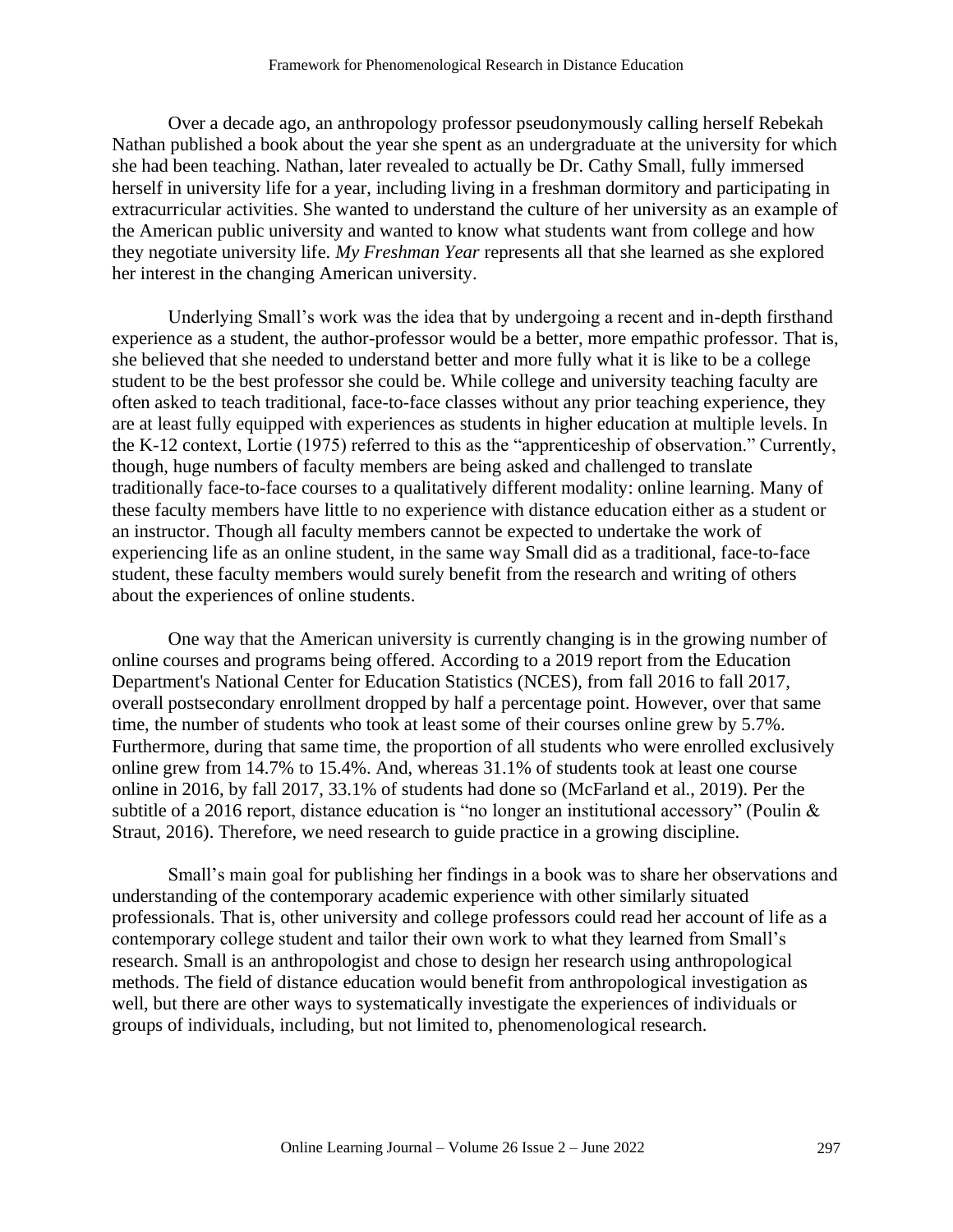Therefore, this article attempts to accomplish the following:

- 1. Make the specific case for phenomenological research on distance education.
- 2. Review and critique the existing phenomenological research base.
- 3. Lay out a comprehensive framework for future phenomenological research on distance education.

# **The Case for Phenomenological Research on Distance Education**

As with any field looking to be guided by research, in higher education, within the scholarship of teaching and learning, we need a diverse array of research from a range of philosophical orientations. Much of the research in the field of distance education is comparative, attempting to establish the relative efficacy of distance education. An examination of the trends in the field of distance education research during the period of 2009 to 2013 revealed that less than half of the research on distance education used qualitative data exclusively (Bozkurt et al., 2015). Furthermore, two-thirds of the naturalistic inquiry was small-scale case studies of one class or one particular practice. To generate research that is helpful to online instructors, though, we need more research about the students and their essential experiences. In other words, there is a need for naturalistic inquiry that is conceived as "narrow and deep"; intimate research that focuses definitively on internality and on first-hand experiences of learning. That is what phenomenological research is about. This section lays out a comprehensive argument for phenomenological research in distance education.

### **Why Phenomenology?**

Research can be roughly categorized into three types: descriptive, correlational, and causal (National Research Council, 2002). The latter two types of research necessarily involve quantitative data. Descriptive research can involve quantitative data (e.g., survey research and descriptive statistics) and/or qualitative data. There are many designs for research that intend to be descriptive and that involve exclusively qualitative data. Ethnography, case studies, etc. are all valuable designs for answering relevant research questions and that yield qualitative data. Ethnography, for example, might be an appropriate design where the research question(s) are about social life and/or culture in a particular social system. There are certainly even research questions about distance education that need to be asked and answered via ethnography or any number of designs and methods that yield qualitative data. However, if our goal is to truly describe the experience of learning at a distance, to be able to share what those experiences are like for faculty members who are new to teaching online, phenomenological research is likely the most appropriate approach.

The operative word in phenomenological research is "describe." In other words, the goal of the phenomenological researcher is to describe as accurately as possible the phenomenon, refraining from any preconceived notions while remaining as true to the facts as possible. According to Welman and Kruger "the phenomenologists are concerned with understanding social and psychological phenomena from the perspectives of people involved" (1999, p. 189). Put simply, phenomenology is an approach to research that seeks to describe the essence of a phenomenon by exploring it from the perspective of those who have experienced it.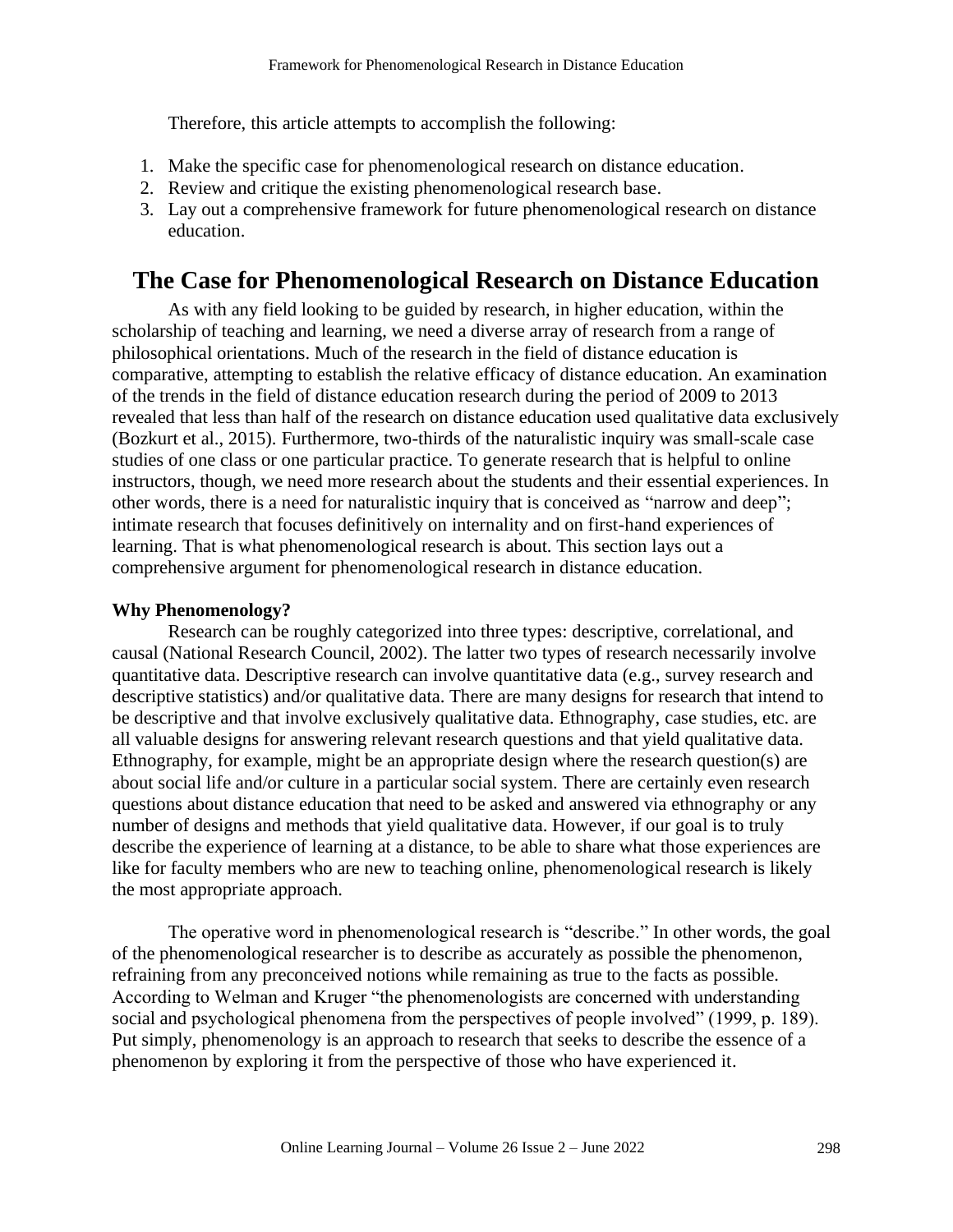More specifically, phenomenology asks us to consider the ontological presence of a being before considering the epistemological presence. Traditional scientific and social scientific research designs and methods tend to shy away from looking at the subjective aspects within a study, but phenomenology calls researchers to move towards understanding the lived experience of the subjects. By getting at the lived experience, the goal of the phenomenological researcher is to understand how to interact and get along, which is a nuanced understanding of humanity. Not only do phenomenological methods allow us to look at the lived experience, but the ultimate hope is that it reveals the pre-predicated consciousness, thus allowing a natural attitude to come through and be fully realized. Furthermore, phenomenology allows the researchers to acknowledge their role and bias in order to bracket or bridle their experiences and capture the lifeworld of the participants (Dahlberg, Dahlberg, & Nyström, 2008). In effect, phenomenology offers researchers the opportunity to look deeply into subjects that might allow for a nuanced understanding.

#### **Why Phenomenology on Education?**

The context of education is more complex than can be communicated through even observational data. Glimpsing into the world of an educator or a student can be difficult as there are many factors to consider. Furthermore, research does not occur in a vacuum but in a world full of meaning. Research performed in a dynamic environment, as all learning environments can be, therefore requires a method to facilitate a deeper understanding of the subject, which is what phenomenological research encourages. Thus, phenomenological researchers in education choose to employ phenomenological methods to explore the nuances of the human experience in the context of education, a deeply human endeavor.

Oftentimes in education research there is too much emphasis on looking at systems and understanding how they impact people; the individual is glossed over. In phenomenological research, though, the hermeneutic cycle of creating meaning allows the researchers to understand the subject matters' intentions that become clearer as their being, their essence, is unraveled. Phenomenology aims to capture the lived experience of a person as they experience their lives within a system; learning is usually experienced within a complex system. It is the job of the educational researcher using phenomenological methods, then, to bracket/bridle things that are not really part of their natural attitude in order to understand their being.

Once the experience of students can be understood, the complex systems of learning can be comprehended, and improvements can be made that benefit these individuals whose lifeworlds are so tightly bound to the educational experience and institution. The hermeneutic circle is also where the researcher begins to develop a level of understanding that allows for empathy as the ontological knowledge helps in the acknowledgment of another's being. Ultimately, empathy is important in education for a couple of reasons. First, empathy is critical for educators looking to improve their practice. "Empathy is commonly described by researchers as the moral emotion concerning the welfare of others that facilitates interpersonal relationships and positively influences people to engage in prosocial and altruistic behaviors" (Mencl & May, 2009, p. 208). Empathic teachers, then, are facilitators of learning who have high moral standards, communicate well with their students, and encourage students to build these kinds of interpersonal relationships. There is a significant body of research linking instructor empathy to student success. In a study of teachers using grounded theory methodology, Cooper (2010)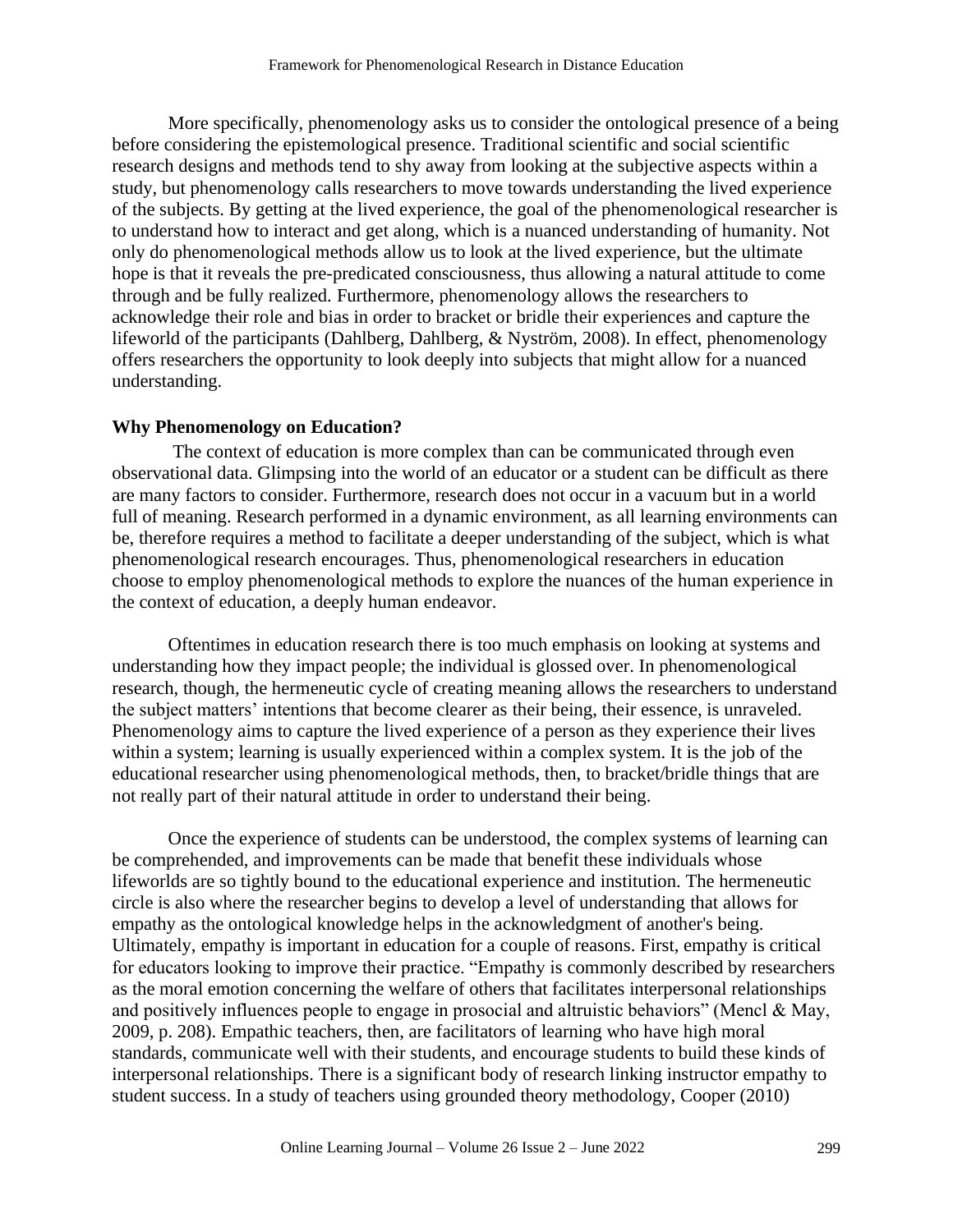concluded that "[e]mpathy was considered central to successful teaching and vital to demonstrating care, even 'the most important thing in life'" (p. 86).

The second reason empathy matters is that there is research that indicates that teachers can learn to be more empathic (Ming Lam, Kolomitro, & Alamparambil, 2011). The argument presented here is premised on the idea that phenomenological research on distance education is necessary to help instructors who have no personal experience with teaching or learning online. That is, by conducting phenomenological research on distance education and sharing it, instructional faculty can gain levels of empathy necessary to be successful in the endeavor. Thus, the next section ties those ideas together in making the case for phenomenological research in distance education.

#### **Why Phenomenology on Distance Education?**

In the K-12 realm, Lortie (1975) wrote about the "apprenticeship of observation," the phenomenon whereby student teachers begin their preparation programs having spent thousands of hours as students in classrooms observing and evaluating teaching professionals in action. Buchmann (1987) refers to the behaviors that follow from this apprenticeship as "folkways of teaching" or "ready-made recipes for action and interpretation that do not require testing or analysis while promising familiar, safe results" (p. 161).

Yanchar, Spackman, and Faulconer (2013) offered a revised take on Dreyfus work simplifying his skill acquisition model to include three progressive terms: "basic, working, and skilled" (p. 227); these terms work under the larger ethos they defined as "embodied familiarity." This ideal coalesced from many (Heidegger, etc.) who have worked in the development of phenomenological methods as a valid instrument for empirical work. While their work is not wildly disparate in nature from Lortie (1975) and Buchmann (1987), the authors do signify the importance that "agents will not fit squarely into any category and will exhibit features of multiple categories simultaneously, especially in cases of complex learning over time" (p. 227). Put simply, they acknowledge the complex nature of acquiring new knowledge, yet in line with Lortie and Buchmann, Yanchar et al. (2013) places emphasis on knowledge growth through exploration over time.

While the apprenticeship of observation Lortie describes can be problematic and constraining for new and aspiring teachers, equally troubling is the teaching professional who brings no experience to the classroom, or, in the case of distance education, the virtual classroom. That is, it can be unsettling and/or excessively difficult for college and university faculty members to attempt to facilitate learning online or from a distance with absolutely no preconceptions or understanding of what it is like to be an online learner or to learn from a distance. In other words, the instructor cannot be empathic where empathy is defined as "the ability to express concern and adopt the perspective of the student involving cognitive and affective domains of empathy" (Tettegah & Anderson, 2007, p. 50).

Therefore, one way to help new online faculty understand the experience of learning from a distance is to provide them with research that systematically investigates individual learners' experiences with distance education; research that would help them be more empathic. Cilesiz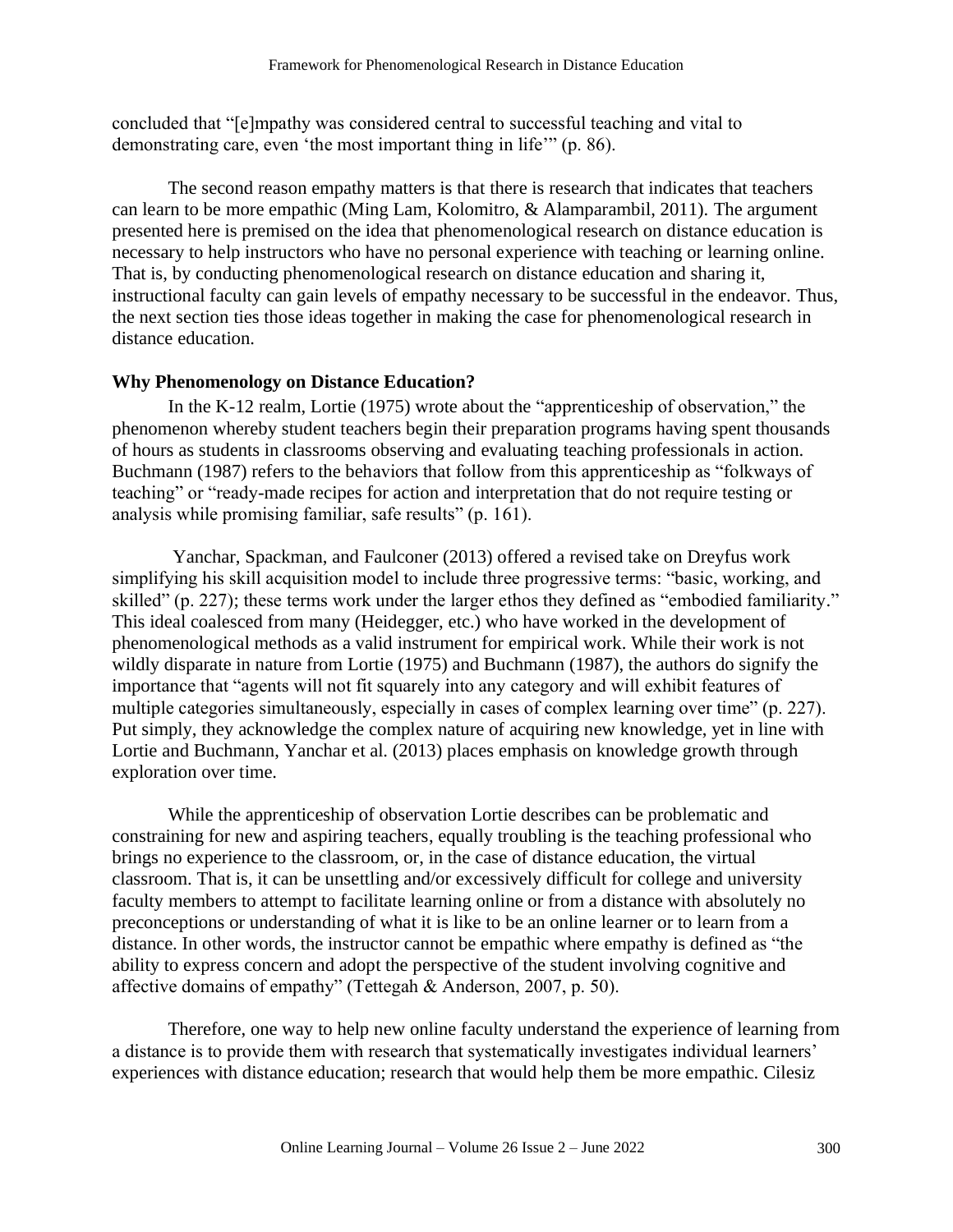(2011) argues for the suitability of phenomenology to investigate the learner experience with technology, which now mediates much of modern life and increasingly more of education.

Because phenomenology is concerned with uncovering and describing the essence of human experiences, it has the potential to offer valuable insights about the use of technology in teaching and learning; its increased application to study experiences with technology has the potential to both expand existing areas of research at the core of educational technology as well as to help create new lines of inquiry. (p. 506)

Similarly, instructional faculty are increasingly being asked to use new digital technologies for teaching, while bringing myriad preconceived ideas to the experience. This is something that phenomenological research can address.

So, the phenomena of Technology Enhanced Learning might then benefit from being seen anew, devoid of conceptual expectations that lead us too often to the familiar. Seeing it anew means not using those concepts already researched as a lens for gazing, but as Husserl (1980) argues abstaining from the natural view of understanding and looking anew by going back to the things themselves, their essences. Here, a person builds knowledge of reality through conscious awareness and by intentionally directing his/her focus on the world around them. By the researcher intentionally attempting to 'bracket' his/her biases, beliefs, theories or preconceived ideas about the world s/he can get to the phenomena's essence. (Oberg & Bell, 2012, p. 203)

Thus, experiences with technology are increasingly embedded in students' and teachers' lifeworlds. Distance education, in particular, is a space that is a growing presence in the lifeworlds of individuals within institutions of higher education. Additionally, many faculty members come to the endeavor of distance education with strong beliefs and biases. Phenomenological research on the lived experience of online learners, therefore, can help us see these experiences anew and be more empathic instructors.

# **Existing Phenomenological Research on Distance Education**

In 2005, Sharpe & Benfield reviewed research on the student experience of e-learning in higher education. They concluded that students, "[c]ommonly positively evaluate having access to course materials and key contacts online…Experience intense emotions characterised [sic] by one learner as ranging from inspiration to frustration… [and] are concerned with time" (p. 6). Additionally, Sharpe & Benfield found online learners needed to learn online. More recently, in 2012, Blackmon and Major conducted a synthesis of the research on student experiences of distance education and generated five recurring themes about online student experiences: the ability to balance school and life; time management skills; acceptance of personal responsibility; instructor (in)accessibility; and connection with peers. Of online students, they conclude

Several factors influence their experience, some of which students control and some of which faculty control. Students have to balance work and family, to manage time, and to make a personal commitment. Instructors should work to establish presence in the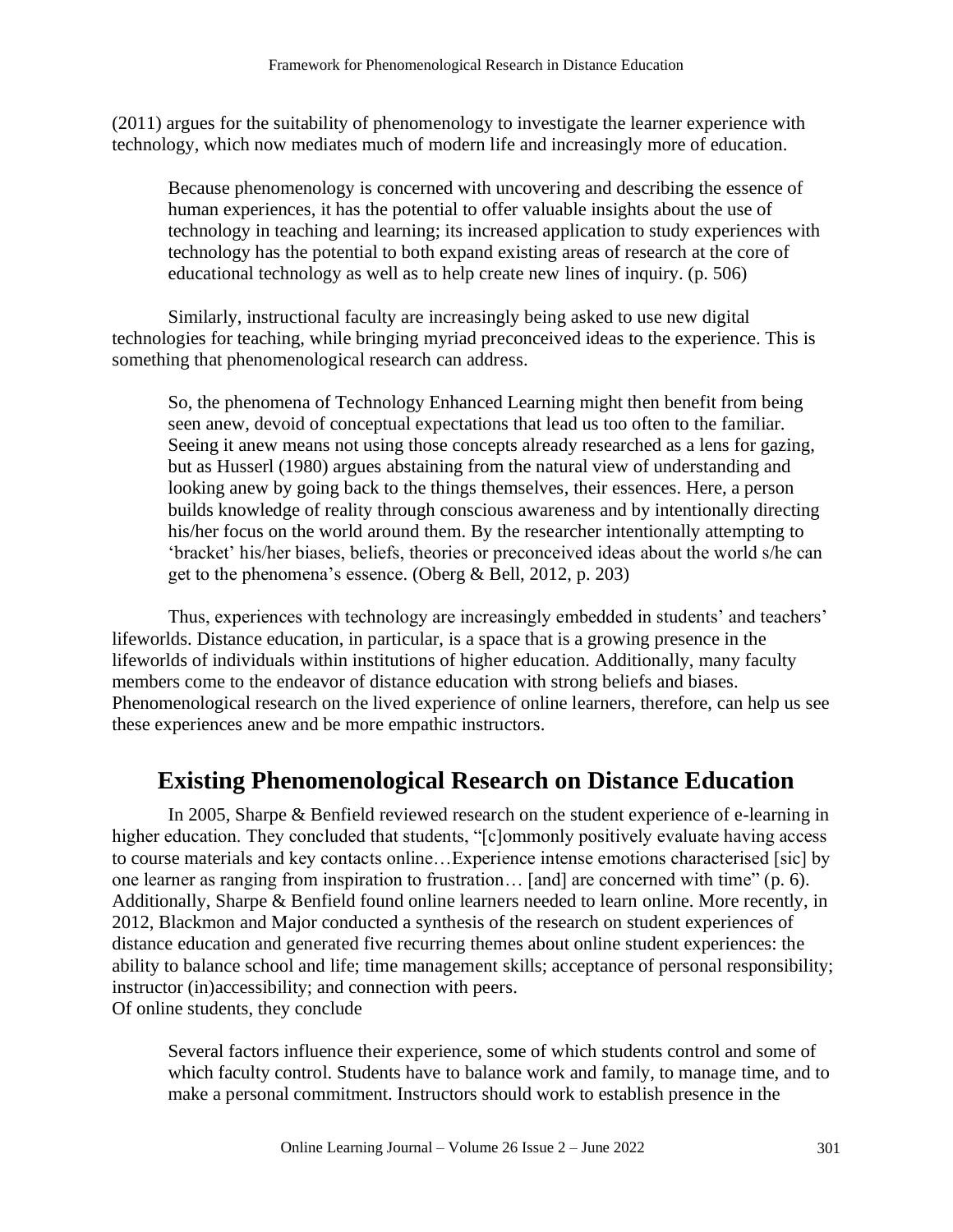absence of physical copresence, work to build intellective relationships with students, and work to create a sense of community. It is a balance of student and instructor factors that influence faculty and student experiences. (p. 83)

In 2013, Pazurek-Tork claimed that "[v]ery little phenomenological research has been published on technologically mediated learning contexts such as online learning environments in which communication and interaction (among instructors, learners, and content) is facilitated exclusively through online technologies..." (Pazurek-Tork, 2013, p. 25). That was true then, but it is less true now. While we lack true rich, thick descriptions of the student experience of distance education, there is a small but growing body of research on the lived experience of distance education students.

To develop the research framework articulated in this article, some of the studies reviewed by Blackmon and Major as well as new studies published since their review were identified and retrieved. Ultimately, 36 studies were reviewed. Those studies included 1 book chapter, 19 dissertations, and 16 peer-reviewed journal articles. They are all referenced with an asterisk in the references section.

A comprehensive synthesis of that literature is surely warranted, but what follows is purposefully a surface-level description and summary of what is in that literature. The summary is intended only to be descriptive; to give context to the methodological critiques that follow and to the research framework that is ultimately proposed in this article.

The participants in the studies reviewed include undergraduate and graduate students and represent experiences ranging widely, from those taking online courses while active-duty military to K-12 teachers working in rural areas. Additionally, most of the studies examined the lived experience of online learners broadly. That is, in most of the research, the phenomenon under study is simply that of being a learner at a distance. However, there are some studies that are more narrowly focused on a particular aspect of being a learner. Some of those phenomena are aspects of the lives of any learner irrespective of modality, but some are focused on phenomena that are likely unique to the distance learning. For example, the research on the lived experience of the distance education student examines a number of different, related phenomena, including, but not limited to learning support needs (Brown et al., 2013), caring and uncaring behaviors in distance education courses (Bork, 2014), student disabilities (Heindel, 2014), and technological breakdowns (Cresman & Hamilton, 2014).

Substantively and procedurally, the literature suggests that the lived experience of the distance learner is multifaceted and qualitatively different from that of a traditional, face-to-face higher education student. Without dedicated class time and with no other students or faculty or staff in the day-to-day life of a fully online student, self-regulation skills become paramount. For example, time management and self-discipline take on a particular primacy for students in distance education courses and programs. Also, in the absence of physically proximate students, faculty and staff, distance learners seek a sense of community online, and that community may or may not be facilitated or supported institutionally. Finally, given that many distance education students are "non-traditional," that is, adults with complicated professional and personal lives,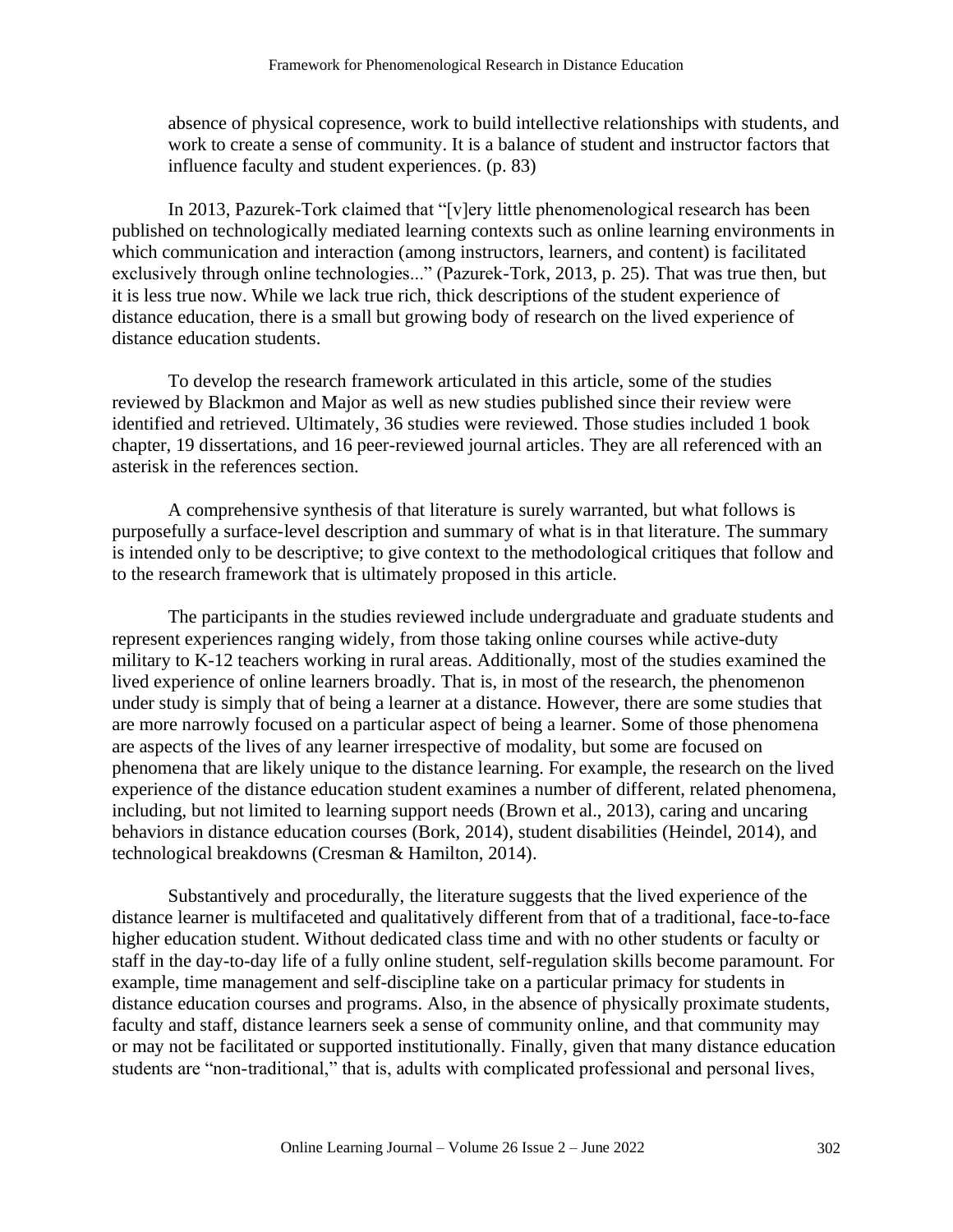they often have to lean more heavily on external supports such as family and friends to be successful as an online student.

There is much to be learned from the extant phenomenological research on the lived experience of learning at a distance, but for practitioners and policymakers to truly be able to tailor and develop online learning experiences that are most responsive to the distinctiveness of learning at a distance, we need more and higher quality phenomenological research. Too much of the existing phenomenological research on distance education suffers from poor conceptualization and design and is not methodologically rigorous enough. The modal study reviewed simply involved one-time, in-depth interviews with a convenience sample of participants followed by standard coding and theming typical of any study involving qualitative data. A study is not phenomenological simply because there is a specific phenomenon under investigation. In the next section, then, we offer both a critique of the existing research base and a more comprehensive framework for phenomenological research of distance education.

# **A Comprehensive Framework for Phenomenological Research on Distance Education**

In this section, we build up to a framework for phenomenological research on distance education by working through four core areas of the framework: phenomenological research as ontological and epistemological pursuits; alignment of research questions around bounded phenomena; positionality; and data collection and explication. These areas have general considerations but need to be particularly focused for phenomenological research on distance education.

### **Phenomenological Research as Ontological and Epistemological Pursuits**

Phenomenological research is a systematic attempt to expose and describe structures and textures of lived experience to gain a deeper understanding of the nature or meaning of experiences of phenomena (Husserl, 1970; Moustakas, 1994; van Manen, 1990). Also, phenomenology is the study of the lifeworld (*lebenswelt*), defined as ''what we know best, what is always taken for granted in all human life, always familiar to us in its typology through experience'' (Husserl, 1970, pp. 123–124). According to Cilesiz (2011),

...the philosophical background of phenomenology is intimately tied to any proper application of the phenomenological method, making it essential for a researcher to understand the philosophical underpinnings of phenomenology in order to conduct sound and rigorous phenomenological research (Giorgi, 1997). Consequently, any phenomenological researcher is strongly advised to include some discussion about the philosophical presuppositions of phenomenology along with the methods in this form of inquiry. (p. 494)

There are different kinds and approaches to phenomenological research, with each approach essentially based in a different school of philosophical thought. Ideally, then, phenomenological researchers are purposeful and reflective of the philosophy they embrace. Neubauer, Witkop, & Varpio (2019) highlight two of the more widely used approaches, the transcendental and hermeneutic approaches. The former approach, a largely descriptive approach, draws most on the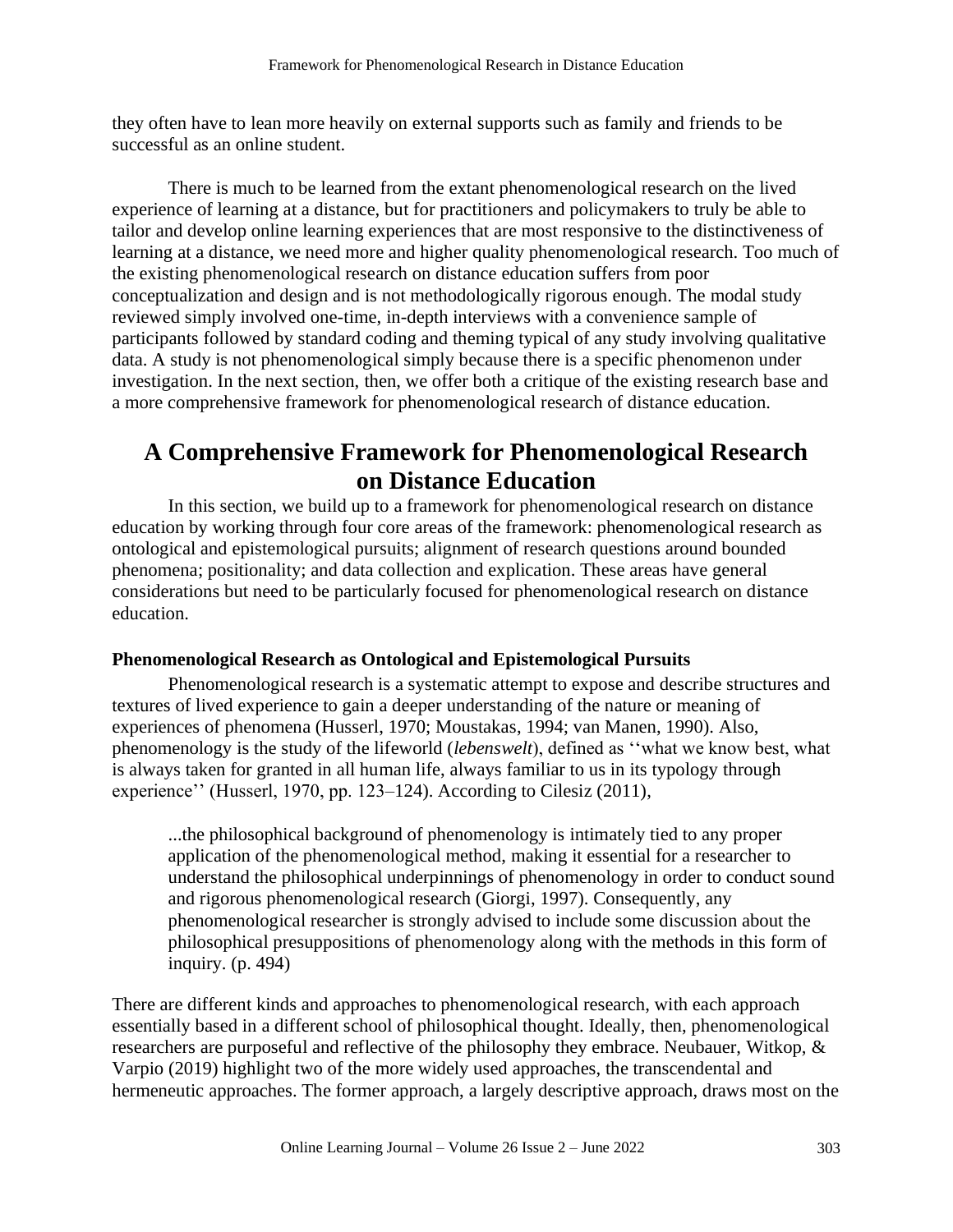work of Husserl wherein the goal is to achieve "transcendental subjectivity;" the researcher is regularly checking their bases and preconceptions to not influence the study. "The researcher is to stand apart, and not allow his/her subjectivity to inform the descriptions offered by the participants" (p. 93). The latter approach, more interpretive, is based on the work of Heidegger who held that individuals understand themselves within the world. Therefore, "hermeneutic phenomenology must go beyond description of the phenomenon, to the interpretation of the phenomenon" (p. 94). To embrace hermeneutic phenomenology, then, is to be aware of the influence of the research subject's background. The researcher must account for the influences they exert on the research subject's experience of being.

Phenomenological research, then, is an epistemological and/or ontological pursuit. The importance of the ontology is encapsulated by "Dasein," a term coined by Heidegger to explain the complex nature of looking closely at phenomena. Dasein has two meanings: exists, "the essence of Dasein lies in its existence" (Heidegger, BEING AND TIME, p. 67) and mine, "the Being; whose analysis our task is, is always mine" (Heidegger, BEING AND TIME, p. 42). These two meanings coalesce to confront the Western philosophical idea of separation of body and mind, and even the elevation of the mind over the body. This is where the ipso facto catchphrase associated with phenomenology, "being-in-the-world," emanates from. Placing ontology back into the equation when performing research allows for the consideration of the entire being with their lifeworld, and ultimately as van Manen (2017) states, "And the methodological meaning and significance of the concept of lived through experience is that we can ask the basic phenomenological question, 'What is it like?' 'What is this experience like?'" (p. 811).

Considering just the transcendental and hermeneutic approaches to phenomenological research, Neubauer, Witkop, & Varpio (2019) compare the ontological and epistemological assumptions of each. Table 1 is a modified version of a table created by Neubauer et. al (2019) on page 92.

### **Table 1**

|                                | <b>Transcendental (descriptive)</b><br>phenomenology                                                                                                                                                 | Hermeneutic (interpretive)<br>phenomenology                                                         |
|--------------------------------|------------------------------------------------------------------------------------------------------------------------------------------------------------------------------------------------------|-----------------------------------------------------------------------------------------------------|
| Ontological<br>assumptions     | Reality is internal to the knower; what<br>appears in their consciousness                                                                                                                            | Lived experience is an interpretive<br>process situated in an individual's<br>lifeworld             |
| Epistemological<br>assumptions | Observer must separate him/herself from<br>the world including his/her own physical<br>being to reach the state of the<br>transcendental I; bias-free; understands<br>phenomena by descriptive means | Observer is part of the world and not bias<br>free; understands phenomenon by<br>interpretive means |

*Comparison of transcendental and hermeneutic phenomenology*

Too many of the existing studies, however, failed to treat the research project as a venture with philosophical underpinnings. Very few, for example, commit to a particular approach. Most of the studies reviewed were reported as doctoral dissertations. While it may be understandable that dissertation research may not be as rigorous or of equal quality to studies reported in peerreviewed journals, dissertations are themselves peer-reviewed by a committee of faculty.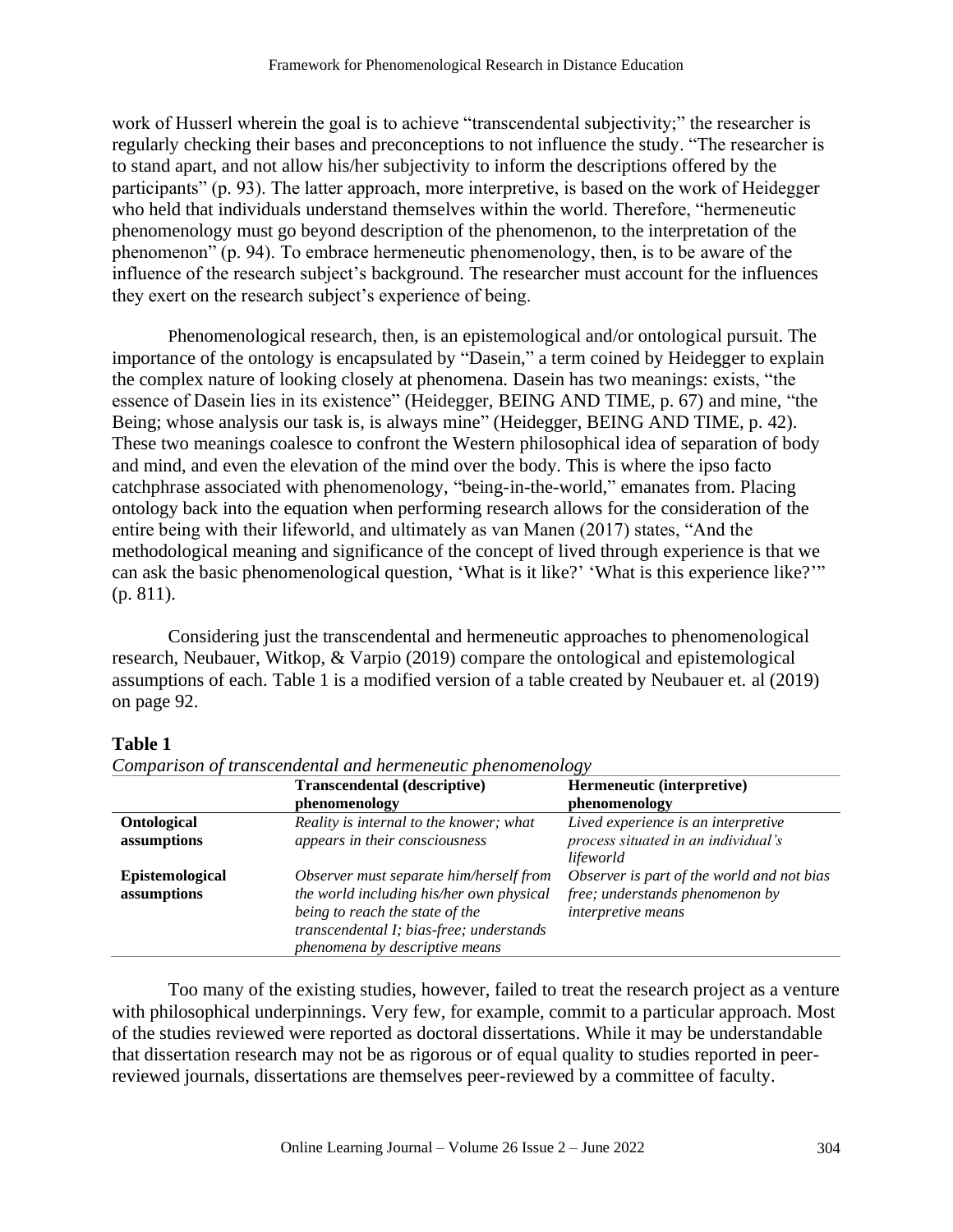Therefore, it is disappointing to see the philosophical shallowness of much of the phenomenological research reviewed.

For researchers to claim phenomenological methods, they must state and understand the aim of phenomenological research is not simply objective knowledge gathering, but as van Manen (2017) stated:

The entire endeavor of phenomenological inquiry, the point of phenomenology as qualitative research method, is to arrive at phenomenal understandings and insights phenomenal in the sense of impressively unique and in the sense of primordially meaningful. (p. 820)

A good example of epistemological awareness in doing phenomenological research is Groenewald's (2004) study of co-operative education. In the article reporting both the methods and results of his research, Groenwald wrote:

My epistemological position regarding the study I undertook can be formulated as follows: a) data are contained within the perspectives of people that are involved with cooperative education programmes, either in a co-ordinating capacity or as programme participant; and b) because of this I engaged with the participants in collecting the data. (p. 45)

Similarly, while not explicitly using phenomenological methods, Paulsen & McCormick (2020) attempt to reassess disparities in online learning environments by using the 2015 National Survey of Student Engagement data. The motivation of their work lies in understanding the effects of online learning on student engagement. Their work touches on the same stream of phenomenology, even if it is more implicit, looking to understand the ontological presences of online students through surveys helps to gauge student engagement. Furthermore, the survey (ontological knowledge) does not operate outside of the bounds of the students' epistemological gains in an online environment. The interplay between the ontological and the epistemological supports the relevance of phenomenological research in distance education as it calls for in-depth knowledge creation of student experiences. While Paulsen & McCormick (2020) use quantitative methods to compare student engagement, phenomenology offers a similar perspective by compiling student "Dasein" moments where the researchers are identifying moments wherein the learners are expressing their being in an online environment. By capturing students' being, or epoche moments, distance education researchers can further understand best practices associated with online learning.

### **Aligning the Study: Research Questions and Bounded Phenomena**

At the heart of rigorous research lies the research question or questions. These inform readers of the study's parameters. However, what often occurs with phenomenological research is the lack of alignment between the research questions and the overall research design. This is incredibly problematic as the collection of data while performing phenomenological research relies on the full commitment of the study to phenomenological methods. In other words, researchers cannot simply apply phenomenological research analysis at the end of the study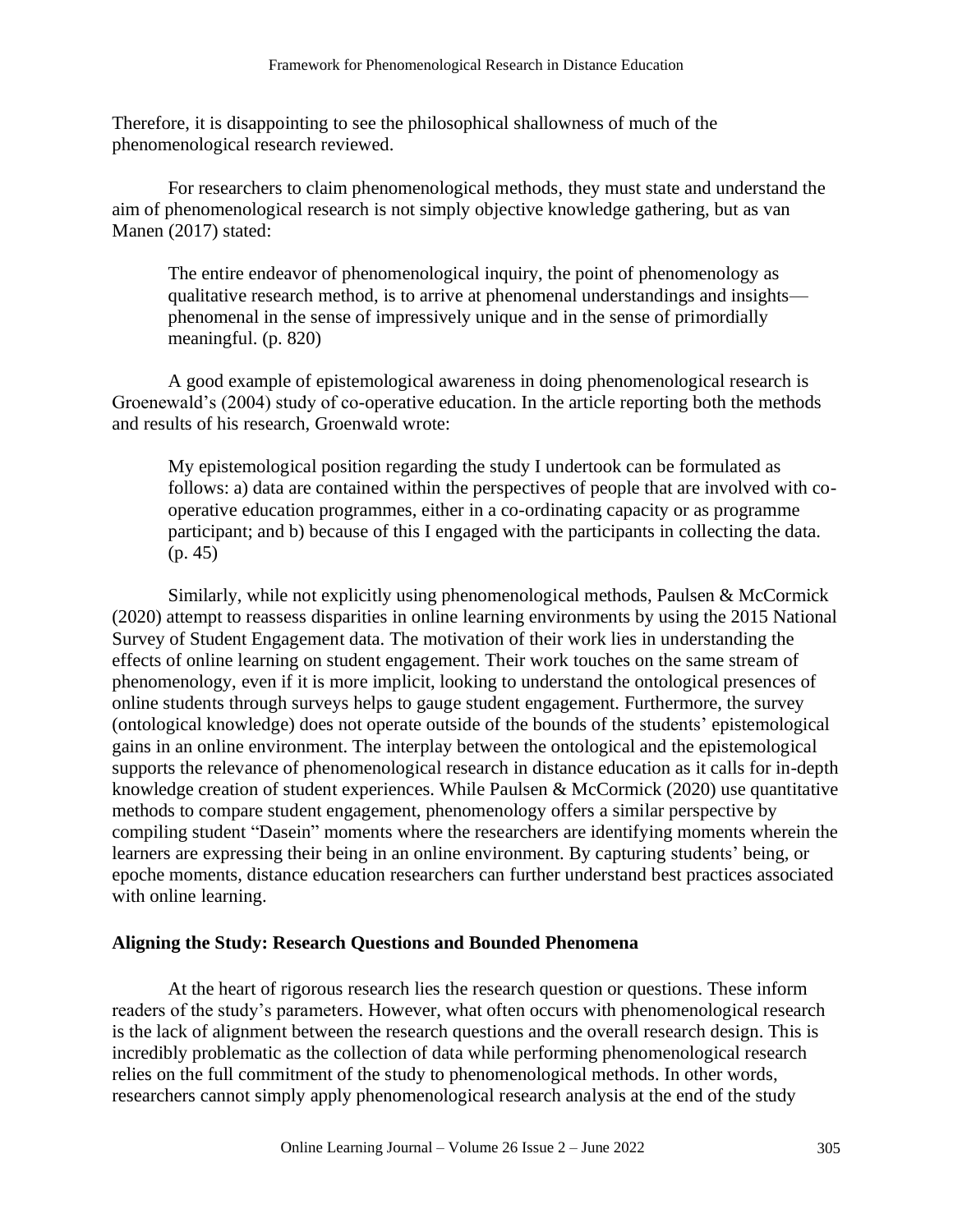because it seems appropriate. From the very beginning, researchers should be explicit in their approach and understand the implications of relaying the belief they will be conducting a phenomenological research project. This seems obvious, but often as phenomenological research is seen as less restrictive in the sense of research design, many researchers do not see the importance of maintaining alignment starting with research questions all the way to the analysis.

The research question and the system within which it is answered should be bounded. A bounded system is a term associated with case studies (Yin, 2017); however, in the context of phenomenology it could have similar implications. As case studies seek to closely understand connections within a specified system, phenomenologies look to expose the lifeworld complexities. While the former tends to focus on observational data and looking for trends which coincide with epistemological collation, the latter looks deeply at how participants are creating ontological meaning through their interactions with the exterior world. Borrowing from the case study concept of a bounded system it behooves phenomenological researchers to approach the work with a similar ideal.

Before embarking on a phenomenological research methodology within distance education, researchers must define the lifeworld they are studying. Binding the lifeworld to a specific sphere would allow for the ontological presence of the distance education participants to be front and center. The removal of some of the noise from the equation of phenomenological research allows for a deeper take of a specific characteristic of a person's being. Researchers tend to use phenomenological methods as a lens to excavate deeper meaning from previous research, but this does not allow for the careful construction of a research project which, if created with the intent of using phenomenological methods, allows for a more complete picture to emerge. Furthermore, when researchers clarify and communicate the bounded phenomena that is being analyzed, it allows for a concise analysis of the intentionality associated with the specific phenomena. Focusing on a specific lifeworld allows for the research to revolve around the experiences within the lifeworld that call forth the being of the person to the forefront of the research.

An example of a bounded research question is as follows: *How do male freshmen who have been cyberbullied by fellow students in the past experience an online composition class?*  The example specifies not only the participants but allows for an introspective look at a male freshmen creating meaning through an experience that begins and ends during a specified time. This type of question allows for a glimpse of not only the present being of the participant, but also to understand how the past experiences influence the current experience. Therefore, the question aligns with and binds what the phenomenological researcher is concerned about.

Similarly, Brown et al. (2013) studied online students' experiences of learning supports provided by the institution. This is an example of a good decision to conduct phenomenological research in distance education because the bounded phenomenon (learning supports) is actually and qualitatively different in the realm of distance education. As Brown et al. (2013) frame it:

Amid rising numbers of online learners, there is increasing interest in ways to support students from a distance. Distance students and campus-based learners have a very different student experiences and engage with their study differently… which means that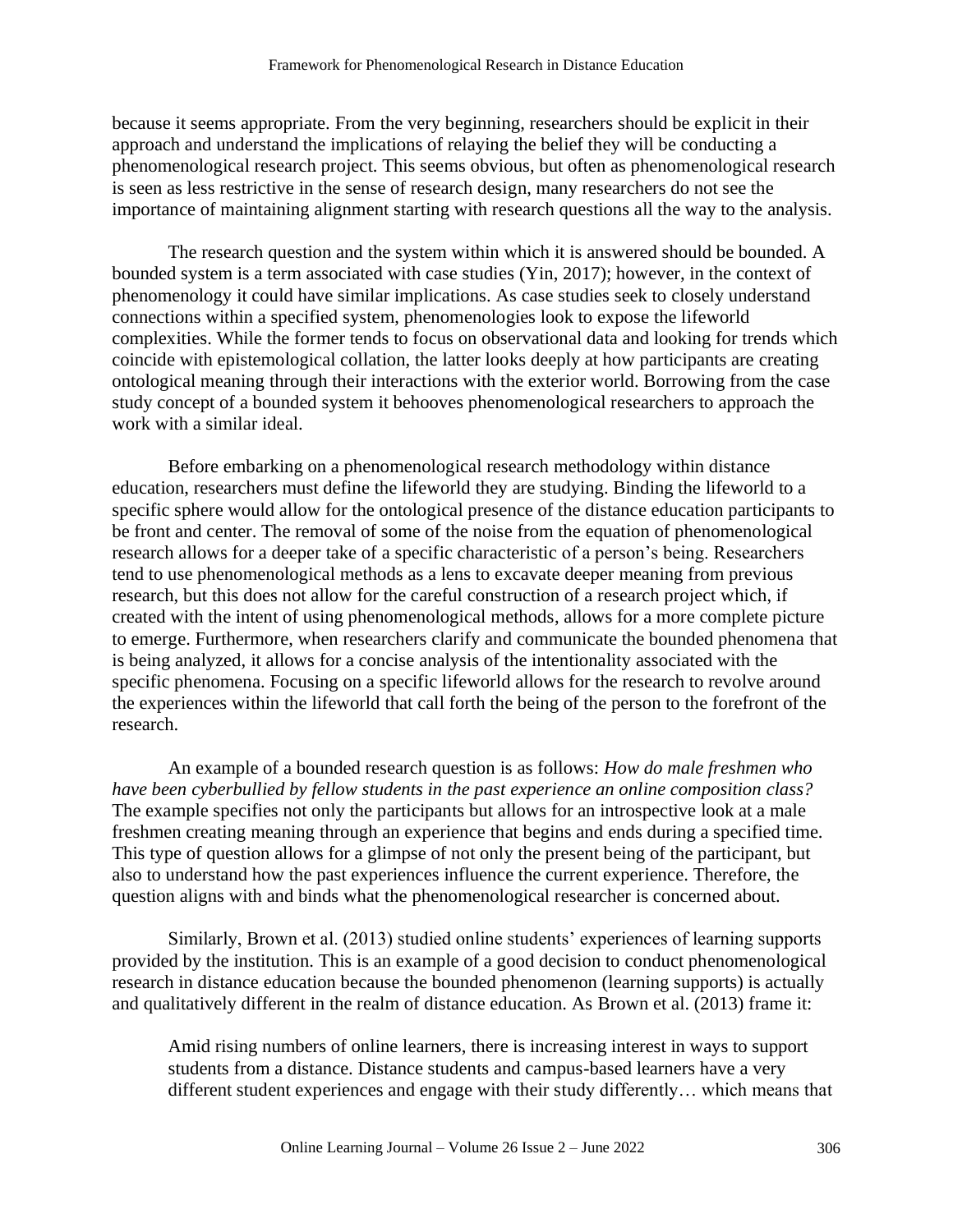bespoke interventions are called for. Against this background, the objective of the current research was to investigate the nature of the distance learner experience in their own words… and the interactions they have with learning supports during the first semester of university-level study. (p. 347)

Thus, in addition to asking a research question that was justifiable in the space of distance education and that specifically called for phenomenological research, the researchers bounded the study in scope (interactions with learning supports) and time (the first semester of universitylevel study).

Finally, for phenomenological research in distance education, it is important to consider the uniqueness of online learning environments and approaches and to bound the study appropriately. For example, a growing space within the distance learning ecosystem is competency-based education (CBE) programs, which are often offered via distance education. If the study involves participants in a CBE program, it may prove difficult to bound the study with respect to time as CBE programs effectively do away with things like seat time and semesters.

#### **Positionality**

A major consideration in performing phenomenological research is the researchers' positionality. Being clear and upfront about the bias/es present from the researcher/s conducting the study can add or distract to the final analysis of the data. Therefore, when performing phenomenological research, a clear communication of the state of being of the researchers and their perspectives of the proposed study is essential for interpreting the data.

Once a clear communication of positionality has taken place, then there can be the further development of its impacts on the overall study. This is important in the consideration of the specific phenomenological methods (e.g., descriptive, interpretive, post-intentional, etc.). The implications associated with bracketing and bridling as they pertain to you the research methodology adds to the clarity of overall phenomenological research.

Bracketing assumes the ability to remove or suspend one's biases and perspectives from the study, which is typically aligned with descriptive phenomenological research. Bridling is more of an ongoing process that adds to bracketing the goal of not making definite what is indefinite. "Researchers should practice a disciplined kind of interaction and communication with their phenomena and informants, and 'bridle' the event of understanding so that they do not understand too quickly, too carelessly or slovenly" (Dahlberg et al., 2008, p. 130). Additionally, bridling looks forward beyond restraining pre-understanding. Both bracketing and bridling allow for the acknowledgement of the researcher in the study; it is when there is no acknowledgment of researcher's presence that problems can arise as the research does not acknowledge his presence and possible bias, which could affect the validity of study. The purpose of phenomenological research is to capture the state of being of defined subject/s, yet by not being transparent about it clouds the interpretation of the data.

Al-Harthi (2005) explored the distance education experiences of Arab graduate students pursuing degree programs in the United States. Specifically, they looked deeply at the role of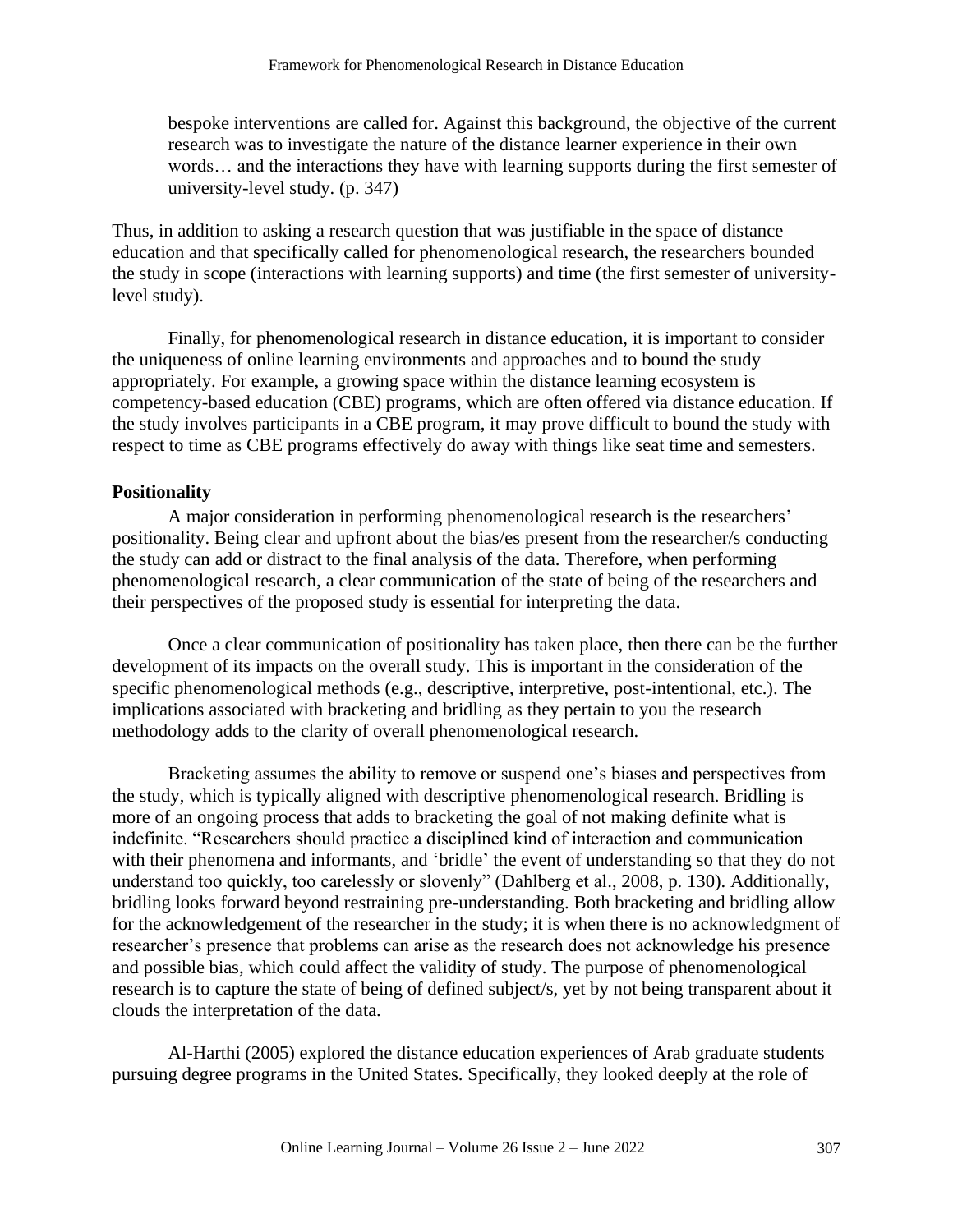their culture in their distance education experiences. Al-Harthi's positionality statement is noteworthy as it essentially confesses to an important assumption.

Since the researcher is the main instrument in qualitative research, qualitative research carries with it a lot of the researcher's perspective...Therefore, the researcher finds it important to address a number of assumptions here. The researcher assumes that research participants knew their home culture well, which is not always the case, given their young age and potential lack of involvement in their society due to living abroad for a long time.  $(p, 6)$ 

Here, Al-Harthi (2005) explicitly stated that they are the main instrument of the research and admits to awareness that their perspective is carried into the study. Also, they are upfront with at least one particular assumption or bias. This bracketing and bridling are one hallmark of good phenomenological research

In the field of distance education, where researchers are embedded within the world of higher education, clearly defining our interests in the relative success of distance education should be stated at the forefront, as we may be deeply involved in its epistemological growth as a field, and its importance as a whole in comparison to other fields. Alternatively, researchers within higher education may have a priori biases against distance education. Furthermore, while our knowledge of the field does allow us insight into the nuances of what a participant or participant might state, the experiences that we might consider outside the bounds of distance education that might affect the participants, may be oblivious to us. We then have to ensure that we check and reflect on our own experience not just with whomever we may be interacting with, but also our past history with the subject at hand, so that we can bracket/bridle our own experience to allow for the participants to come through. The best position statements start from reflective journaling and develop into a complete picture of the researcher's perspective.

### **Data Collection and Explication: Towards the Hermeneutic Circle**

Many researchers who purport to have used phenomenological research methods failed to gather data pertaining to the lifeworld of the subject. The lack of data from which to construct an in-depth understanding of the complexities from the whole being creates a misunderstanding of the purposes associated with phenomenological research methods. Analysis within phenomenological research is not merely describing the environment and context, like an ethnography, but it is distilling the encapsulated experiences of your subject matter in order to gain insight into their being-in-the-world.

Data collection and analysis methods in phenomenological research are often too thin. Again, according to Cilesiz (2011),

To study experiences with technology through phenomenology and based on the phenomenological concept of experience, research methods such as phenomenological interviewing and phenomenal analysis are most suitable. Participant selection, validity considerations, and ethics are also among the important elements of research design in phenomenology and contribute to the rigor of a phenomenological study. (p. 498)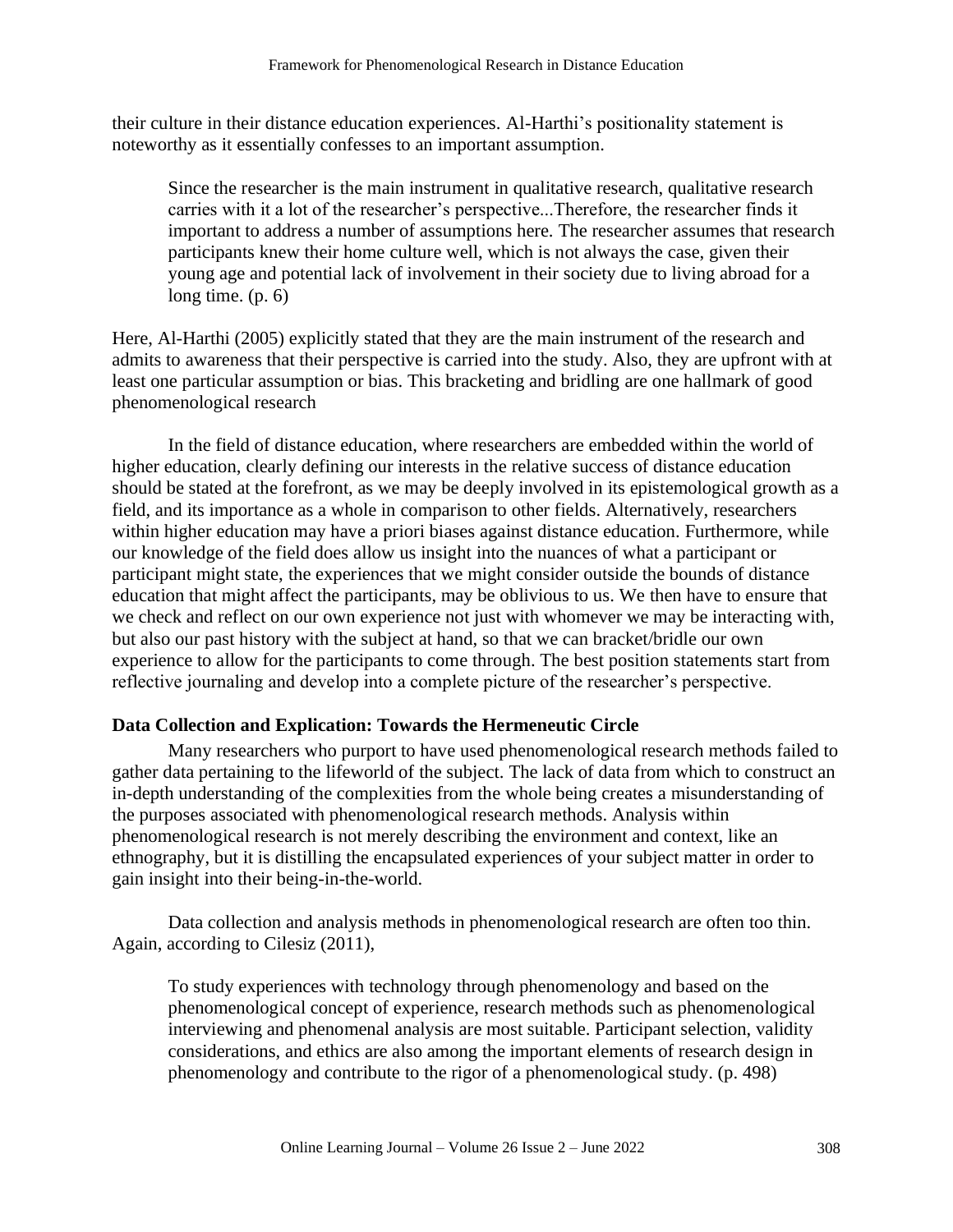Methodologically, then, phenomenological interviewing and phenomenological analysis are the most suitable forms of data collection and analysis. However, interviews alone, even in-depth interviews of a group of people about a distinct experience or "phenomenon" does not a phenomenology make. Yet far too many of the existing studies that purport to be phenomenological study of some aspect of distance education do not go beyond surface level interviews and basic qualitative data analysis techniques.

Furthermore, in phenomenological research, different data sources and data collection activities are more consistent with the various traditions of phenomenology. For studies framed as transcendental phenomenology, for example, in-depth interviewing is the most sensible method to collect data on personal experiences (Kvale, 1996). However, interviewing participants one time, no matter how long, is probably not appropriate or sufficient. Practitioners of transcendental phenomenology should, then, consider using something like Seidman's (2006) framework of three open-ended interviews that combines life-history interviewing and more focused, in-depth interviews. Based on the work of Dolbeare & Schuman (Schuman, 1982), Seidman's method for interviewing involves three semi-structured interviews per participant. The first interview establishes the context of the participants' experience ("How did you get here?"). The second allows participants to reconstruct the details of their experience within the context ("What is it like being you?"). The third interview extracts participants to reflections on the meaning they associate with the experience ("What does it mean to you?") (Lauterbach, 2018; Granot, Alejandro, & Motta, 2012). This interview format is more philosophically compatible with phenomenology.

It is also possible that data collection activities can be even more specifically matched to the phenomenon under investigation. Lauterbach (2018) conducted a phenomenological exploration of expert teachers' perceptions of teaching literacy within their content area to secondary students with learning disabilities. Previous literature suggested that interviews with expert teachers may be flawed because they often depend solely on teachers' ability to think about and describe their instruction retrospectively. Therefore, Lauterbach included think-aloud interviews, claiming that "[r]esearch on think-aloud interviews has demonstrated they provide an accurate source of data regarding participants' thinking, especially when interpreted through a qualitative lens" (p. 2884). Ultimately, Lauterbach (2018) started collecting data through a semi-structured initial interview, before conducting two think-aloud interviews with each participant. Then, the study concluded with two stimulated recall interviews in which the participant and the researcher watched a videotaped observation.

I instructed teachers to identify moments in the lesson that demonstrated the provision of instructional support for student literacy needs. I asked the teachers to elaborate on what knowledge they had been drawing upon, and on the source of that knowledge. Furthermore, I asked the participants to explain the rationale behind their choice of practice. I also pointed to the moments in the instruction that I had identified prior to the stimulated recall interview. By asking teachers to reflect on their teaching practice through watching their video, I situated their reflections and perceptions within their particular classroom context so as not to depend on teachers' memory. (p. 2888)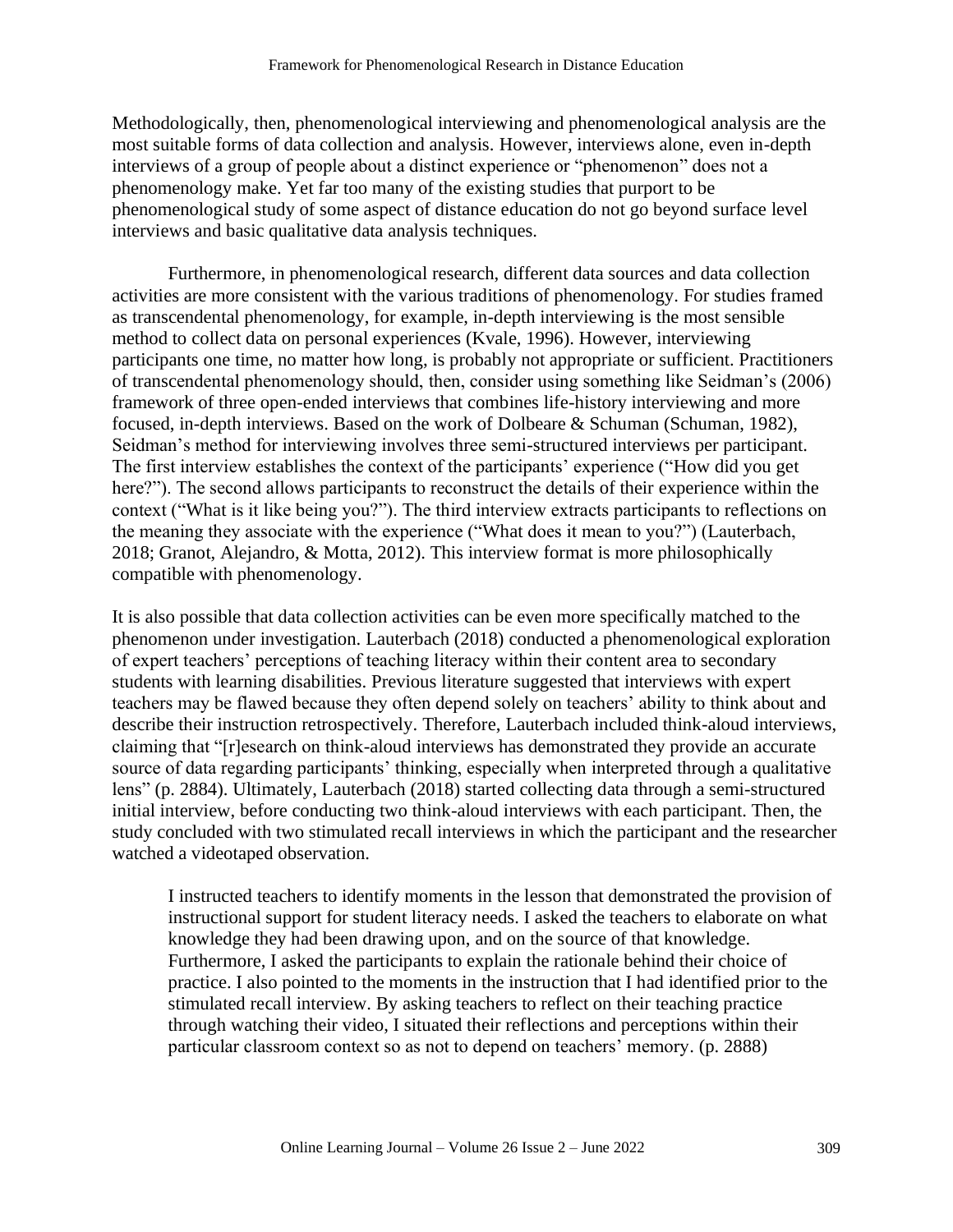In a similar vein, when conducting phenomenological research on distance education, it makes sense to take advantage of technologies as a technological lifeworld is under investigation. Andrews et al. (2011) studied the everyday "lived" experience of distance learners' use of information and communication technologies (ICTs), including new media, for teaching and learning. To gain an understanding of those experiences, the researchers used multiple modes of data collection including pictures of learning spaces, the Day Experience Method (DEM), Charting the Week's Activities (CWA), and follow-up group discussions with twelve participants. "The DEM requires students to respond to irregular SMS prompts on their mobile phone" (p. 324) over an 18-hour period. The student participants were prompted to respond to brief questions about what activities they were engaged, the resources they were using, and other people they were engaged with at the time they were prompted. The CWA method involved student participants keeping diaries that "...outlined their typical work, learning, family and social activities over a week" (p. 324). Collectively, these modes of data collection allowed the researchers to develop a rich description of the lived experiences of the distance education student participants.

Similarly, Brown, Hughes, & Delaney (2015) studied the lived experiences of first-time distance education students. Methodologically, they adopted a "Reflective Prompt" protocol wherein participants uploaded at least one five-minute digital video file per week via a secure website. A research assistant sent an email to participants with a set of four prompts.

The original intention was that the email would contain an amiable, yet emotionally detached greeting followed by a set of "reflective prompts" designed to trigger reflections for the participant's next video diary. In other words, all participants would be encouraged to reflect on their online/distance learning experiences by prompting their thoughts with personalised "fish-hooks" that were based on each individual trajectory, as it emerged over time. (p. 178-179)

This method ensured both consistency in responses and also remained true to the particular intent of the study, which was to understand what it means to experience distance education for the first time.

A consideration in the explication of data is the creation and consideration of how information captured through the data is being re-contextualized through the researcher's perspective as well as the students. The creation of meaning that occurs from a phenomenon happens within a hermeneutic circle, which means the subject creates meaning from talking to a specific part and back to the whole. This creates a sort of transitional meaning whereby the researcher is not only looking at how the subject matter might arrive at the definition of a thing, but also its departure. Phenomenological research calls for the analysis of the process even more so than either the departure or arrival of the latent meaning. Furthermore, the concrete nature of the definition is not always ensured as the person is constantly constructing and deconstructing meaning from their surrounding environment and their personal life. Looking towards the hermeneutic circle as a way to construct knowledge from gathered data will allow for a nuanced approach to phenomenological methods employed in a study.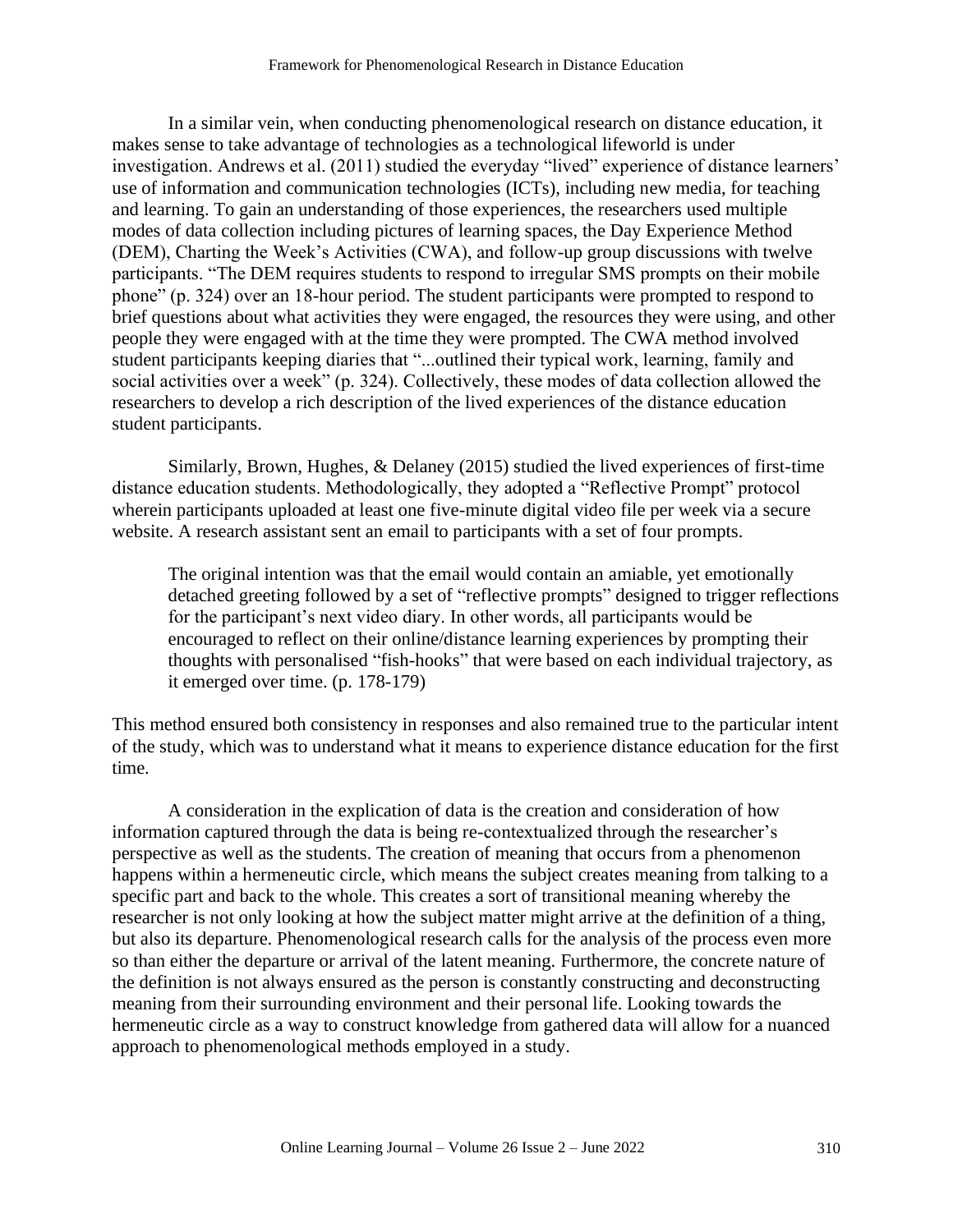# **Discussion**

We argue that there is a significant need for phenomenological research in distance education because this design is ideally suited to uncover data and information that will allow instructors and instructional designers to better understand and, therefore, sympathize with the learners' experiences of learning from a distance. And a more sympathetic instructor is a better instructor. But it is not just about the experience of humanity for the instructor.

...when researchers in educational studies… make use of phenomenology, it is generally because they have a deeply felt interest in the 'humanity of experience'—rather than the experience of humanity—and thus, have adopted a philosophy and a methodology that lend themselves to existential considerations of Being on the one hand, and the possibilities and challenges of accessing unselfconscious, concretized, inadvertent revelations of experience on the other. (Thomson, 2009, p. 796)

Researchers who choose to use phenomenological methods must fully commit to the phenomenological process and not think of it as an afterthought, which will help in the analysis of the data. This is challenging, but it helps to alleviate the complexities found through performing this type of research, as more often than not distilling the findings to one simple generalizable nugget is not what occurs at the finish of the data explication. The potential beauty and importance of distance education, the humanity of the experience, we contend, can be unearthed by digging through the layered complexities of human experiences of distance education.

To do that work, we lay out a framework for conducting phenomenological research in the field of distance education. That framework is summarized in Table 2 below. Combining the considerations in Table 2 along with the four dimensions outlined in Table 3, a comprehensive framework for conducting phenomenological research on distance education emerges.

## **Table 2**

|                          | <b>General considerations</b>                 | <b>Distance education considerations</b>        |  |  |  |
|--------------------------|-----------------------------------------------|-------------------------------------------------|--|--|--|
| Phenomenological         | Commit to a particular approach               | Consider at the outset whether being            |  |  |  |
| research as ontological  | to phenomenological research                  | descriptive or interpretive would be            |  |  |  |
| and epistemological      | (e.g., transcendental,                        | best for answering your research                |  |  |  |
| pursuits                 | hermeneutic, etc.) and its                    | question and what would most help an            |  |  |  |
|                          | philosophical underpinnings.                  | audience interested in pedagogical or           |  |  |  |
|                          | Be aware of and state explicitly<br>$\bullet$ | policy issues in distance education.            |  |  |  |
|                          | the ontological and                           | Consider a transcendental approach<br>$\bullet$ |  |  |  |
|                          | epistemological assumptions of                | wherein the participants' background            |  |  |  |
|                          | the chosen approach.                          | is less relevant if the study participants      |  |  |  |
|                          | Align all aspects of the design of            | are students and/or faculty newly               |  |  |  |
|                          | the study to the chosen approach              | come to distance learning.                      |  |  |  |
| Alignment of research    | Ask research questions for<br>$\bullet$       | Ask research questions that are<br>$\bullet$    |  |  |  |
| questions around bounded | which phenomenological                        | phenomenologically important and                |  |  |  |
| phenomena                | methods are suited                            | unique to distance education (see e.g.,         |  |  |  |
|                          | Ensure that the study takes place             | Cressman & Hamilton (2010) and                  |  |  |  |
|                          | within a bounded system; a                    | "technology breakdowns")                        |  |  |  |
|                          | clearly defined lifeworld                     | Consider the uniqueness of online               |  |  |  |
|                          | The study should be bounded                   | learning environments and approaches            |  |  |  |

*Summary of framework for phenomenological research in distance education*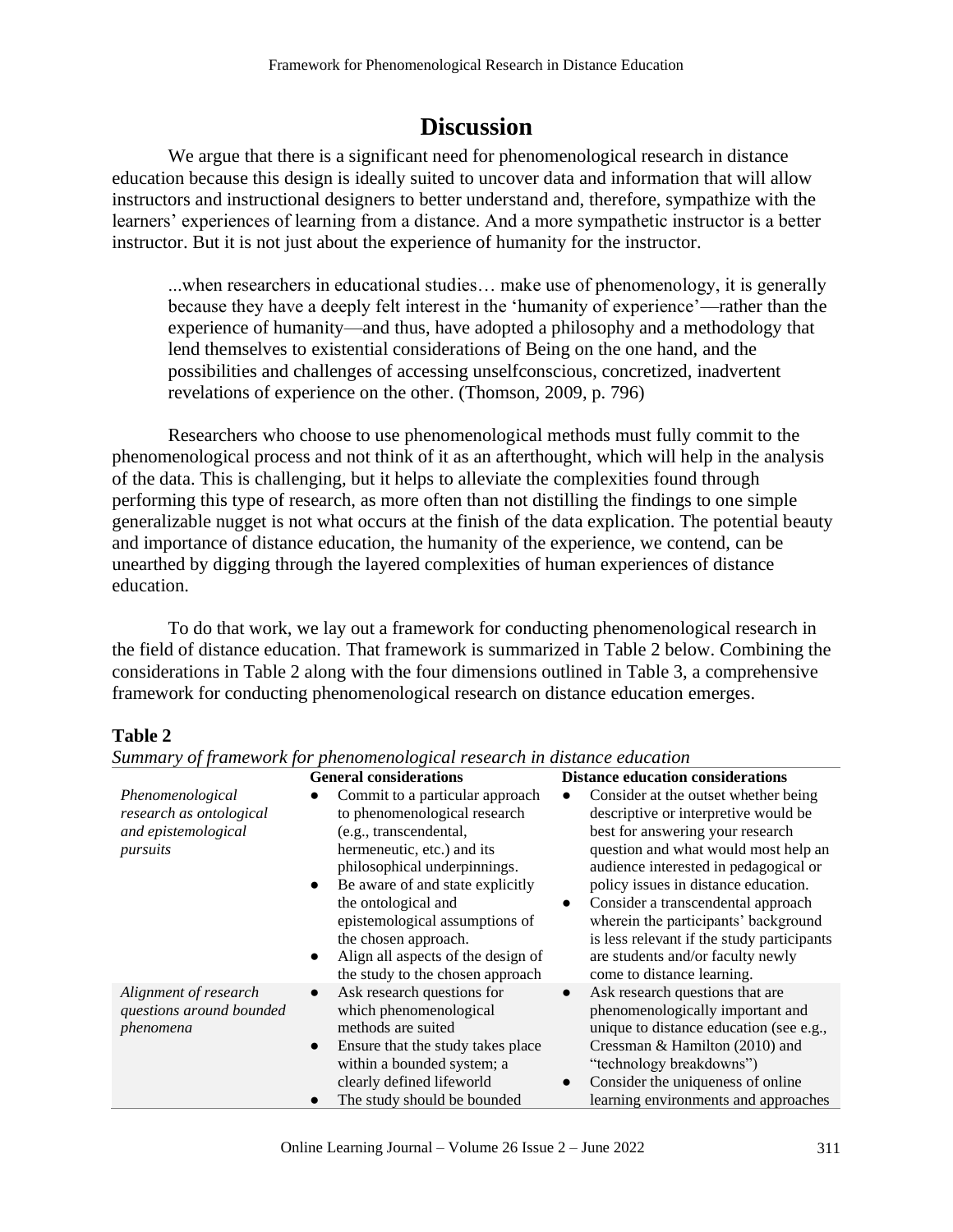|                                                                      | within a reasonable time frame                                                                                                                                                                                                                                                                                                                      |                        | and bound the study appropriately                                                                                                                                                                                                                                                                                                                                 |
|----------------------------------------------------------------------|-----------------------------------------------------------------------------------------------------------------------------------------------------------------------------------------------------------------------------------------------------------------------------------------------------------------------------------------------------|------------------------|-------------------------------------------------------------------------------------------------------------------------------------------------------------------------------------------------------------------------------------------------------------------------------------------------------------------------------------------------------------------|
| Positionality                                                        | Be clear and upfront about<br>$\bullet$<br>biases<br>State assumptions clearly early<br><sub>on</sub><br>Use bracketing and bridling<br>$\bullet$<br>techniques to keep biases and<br>assumptions in check throughout<br>the research process                                                                                                       | $\bullet$<br>$\bullet$ | Consider your experiences with and<br>biases around distance education and<br>how those might influence the study.<br>Consider your relationship to the<br>participants. If they are colleagues<br>and/or students, that needs to be<br>accounted for.                                                                                                            |
| Data collection and<br>explication: toward the<br>Hermeneutic Circle | Consider data sources and data<br>$\bullet$<br>collection activities that are<br>more consistent with the chosen<br>tradition of phenomenology.<br>Match data collection methods<br>$\bullet$<br>to the phenomenon under<br>investigation.<br>Look to the hermeneutic circle<br>$\bullet$<br>as a way to construct knowledge<br>from gathered data. | $\bullet$<br>$\bullet$ | Take advantage of the technology-rich<br>environment of distance education and<br>use technologically aided data<br>collection methods.<br>Match data collection methods to the<br>distance education phenomenon under<br>investigation, including having<br>participants do things like take<br>screenshots, share artifacts of learning,<br>video diaries, etc. |

Additionally, Cressman & Hamilton (2010) wrote about studying distance education phenomenologically, with specific reference to the "...four existentials—how does the userexperience of online education filter through their experience of space, body, time, and relation?" Table 3 includes questions and considerations around the four existentials for anyone conducting phenomenological research in distance education.

#### **Table 3**

#### *The Four Existentials and Distance Education*

| <b>Distance education considerations</b>                                                                                                                                                                                           |                                                                                                                                                                                                                                                                                                                                                                                                                                                                                                                                                                                                                                                                                                                                                              |  |  |  |
|------------------------------------------------------------------------------------------------------------------------------------------------------------------------------------------------------------------------------------|--------------------------------------------------------------------------------------------------------------------------------------------------------------------------------------------------------------------------------------------------------------------------------------------------------------------------------------------------------------------------------------------------------------------------------------------------------------------------------------------------------------------------------------------------------------------------------------------------------------------------------------------------------------------------------------------------------------------------------------------------------------|--|--|--|
| Lived space—spatiality<br>"Lived space is 'felt space' and<br>thus it is hard to put into words<br>since the experience that is felt is<br>in some ways pre-verbal - we<br>rarely reflect on it, yet we still<br>experience it."   | "Do users set aside a specific space for interacting with online educational<br>programs? How does the experience differ if one is performing a task on a<br>campus or in the comfort (or discomfort) of one's home? What are the<br>experiential differences between online and face-to-face education, or<br>between different experiences of both, if the researcher attempts to<br>understand the relation between lived space and use? What is the difference,<br>because surely there must be one, between the physical space of the<br>classroom and the virtual space inhabited by a person in a networked learning<br>situation? How does sitting alone at a computer at home compare to sitting in<br>a seminar room with other students?" (p. 60) |  |  |  |
| Lived body-corporeality<br>"This concept answers to the<br>phenomenological fact that we<br>are always already inhabitants of<br>bodies in the world, and that it is<br>only through our embodiment that<br>we experience at all." | "How do students experience their own 'presence' in online classes? How do<br>they constitute notions of "being there" or "participating" in virtual contexts<br>when these things are so critically defined by the existence of a body in a<br>classroom? Do they experience it in terms of the freedom of anonymity, as<br>has frequently been assumed (Turkic)? Or does it manifest in them as an<br>anxiety to make themselves present? One possible question raised, then, is<br>how we experience our own bodies when they are physically attenuated,<br>abstracted, and/or anonymous?" $(p. 61)$                                                                                                                                                      |  |  |  |
| Lived time-temporality<br>"Temporality refers to subjective<br>time as opposed to clock time or<br>objective time—our experience<br>not of the ticking clock, but of<br>time slowing down or time flying,                          | "How fast or slow does time pass when the user is involved with online<br>educational technology? Is this different from the temporal experiences of<br>traditional classroom learning? Can the way that time drags on or flies by<br>during a dull or interesting lecture be perfectly translated to online education?<br>How is time linked to pleasure in the student's experience? What happens to<br>the illicit pleasure one experiences in skipping class, or the sense of liberation                                                                                                                                                                                                                                                                 |  |  |  |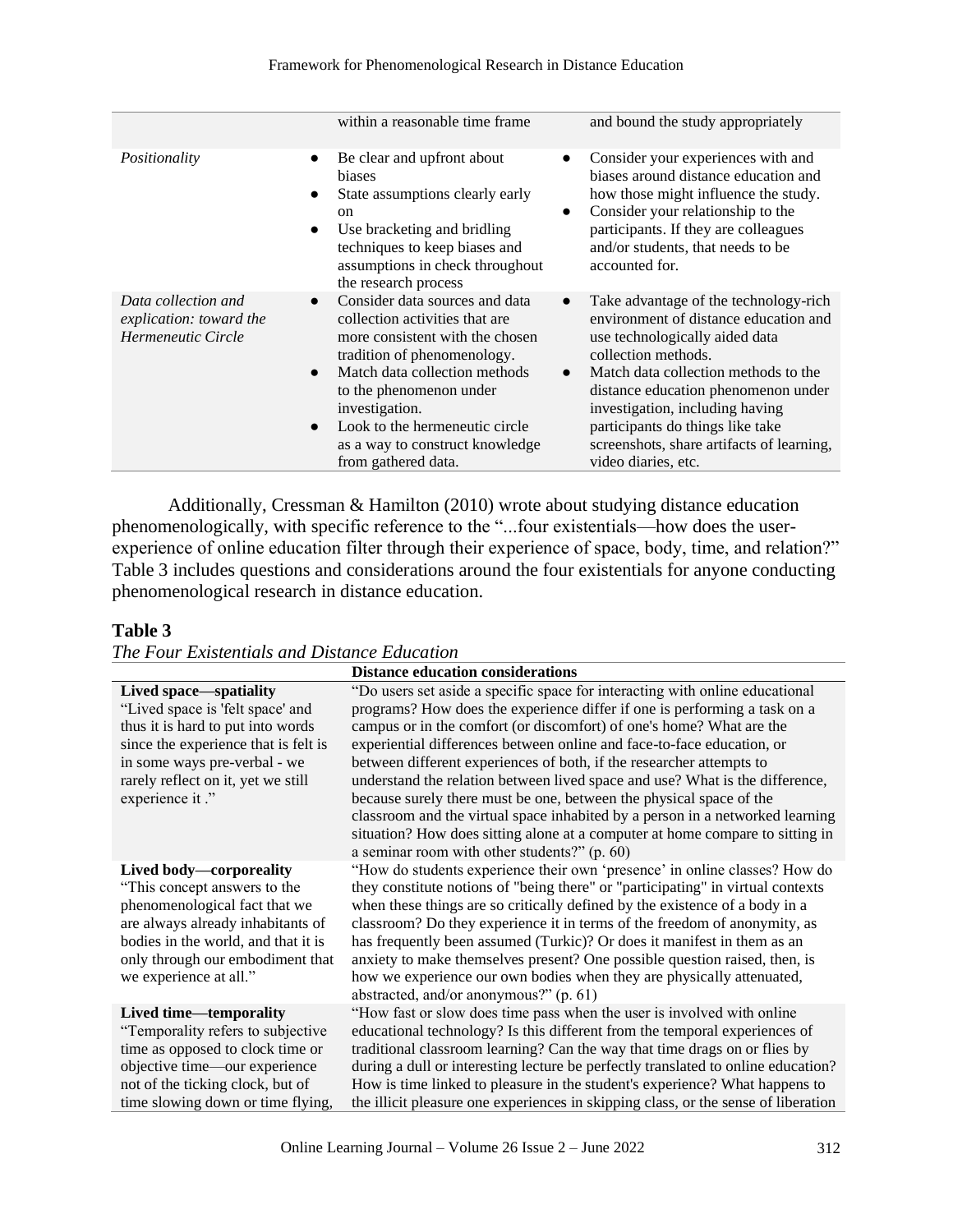of killing time or having the time of one's life."

#### **Lived other—relationality**

"...another critical aspect of our basic experience is that we share the world with others, who are also beings in the world. The final existential, then, involves the experience of interrelation, 'the lived relation we maintain with others in the interpersonal space we share with them' (van Manen  $105$ "

resultant from waking up to a snowstorm knowing that classes will be cancelled? What about the dread that comes with facing a time consuming commute from home to campus?" (p. 62)

"The challenges of attaining "presence" online in the absence of the body is exacerbated when we think of the challenges of negotiating and maintaining relationships. How do we experience our interpersonal relations with others when there is "no body" present? How does one get a sense of others as 'presences' online? How is online interaction experienced? On another level, if someone commends your work might you be inclined to attach specific physical features to that name? What if someone is critical of your work? Is it a natural assumption to project negative physical traits to only a name?" (p. 63)

The foundational work by Moore (1997) on transactional distance theory gives us a better understanding of the struggles associated with distance education, as Moore (1997) breaks up distance education into three different arenas: dialogue, structure, and learner autonomy. The proper implementation of these three elements can create a higher or lower space between the learner and instructor within a distant education platform. This established model of thinking and discussing online learning becomes even more artful when we bring in phenomenological research as it brings forth to the discussion the idea of ontology.

While transactional distance theory is bent on exploring the complexities of the roles of an instructor and a student in an online setting that still centers around the assumption that the only exchange occurs at the epistemological level, phenomenology requires the acknowledgement of the ontological. Both student and teacher bring a pre-formed level of being to the online environment that affects the exchange of knowledge whether it contains high or low level of transaction. These ideas fall in line with John Dewey's (1916) work whereby he suggests the process of education relies on cognitive and sociological features, and neither should be prioritized over the other, or it would be detrimental to the whole. Again, we see the acknowledgement of the complexities of the creation of knowledge creation, and to two important thinkers struggling with coming to terms with how humans construct learning. This of course leads back to phenomenological research as it takes into account factors that may have been overlooked by previous research methods which focus on the epistemological importance of their work.

In trying to reduce the distance between learner and instructor found in online learning environments, researchers must delve into and become comfortable with producing more questions than when they started. A huge question that is at the forefront of online researcher is the learner's experience in online environments. As Veletsianos (2020) expresses:

The elusive nature of online learners' experiences is a problem because it prevents us from doing better: from designing more effective online courses, from making evidence informed decisions about online education, and from coming to our work with the full sense of empathy that our students deserve. (p. 6)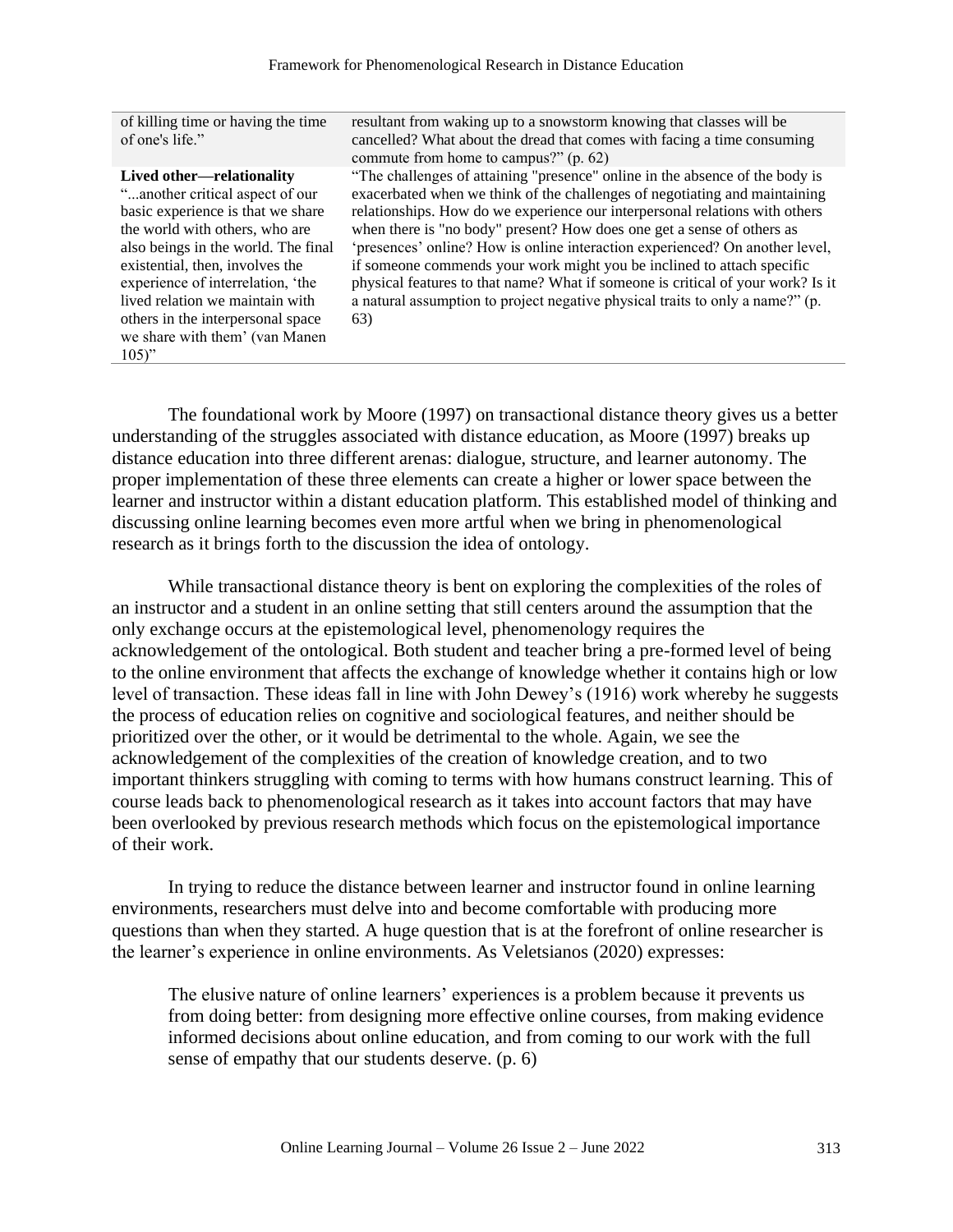Understanding the learner's experience will go a long way to establish best practices associated with online learning. But, simply encapsulating a learner's experience through quantitative means will not capture the complexities found within a learner's experience, as online learning is not merely an epistemological download, but a fully embodied experience filled with a multiplicity of experiences. , Capturing the differing lived experience is the direction needed to be taken in order to contribute significant changes to the learning environment.

Ultimately, the power of phenomenological work is not just its focus on ontology as an imbedding truth separate from epistemological gains, but its ability to cause researchers to consider a student and instructor's being a major contributing factor to how learning is conducted. Using this type of method allows for a deeper understanding of the overall learning experience, and a closing of the distance between learner and teacher.

### **Declarations**

The authors declared no potential conflicts of interest with respect to the research, authorship, and/or publication of this article.

The authors declared that they received no financial support for the research, authorship, and/or publication of this article.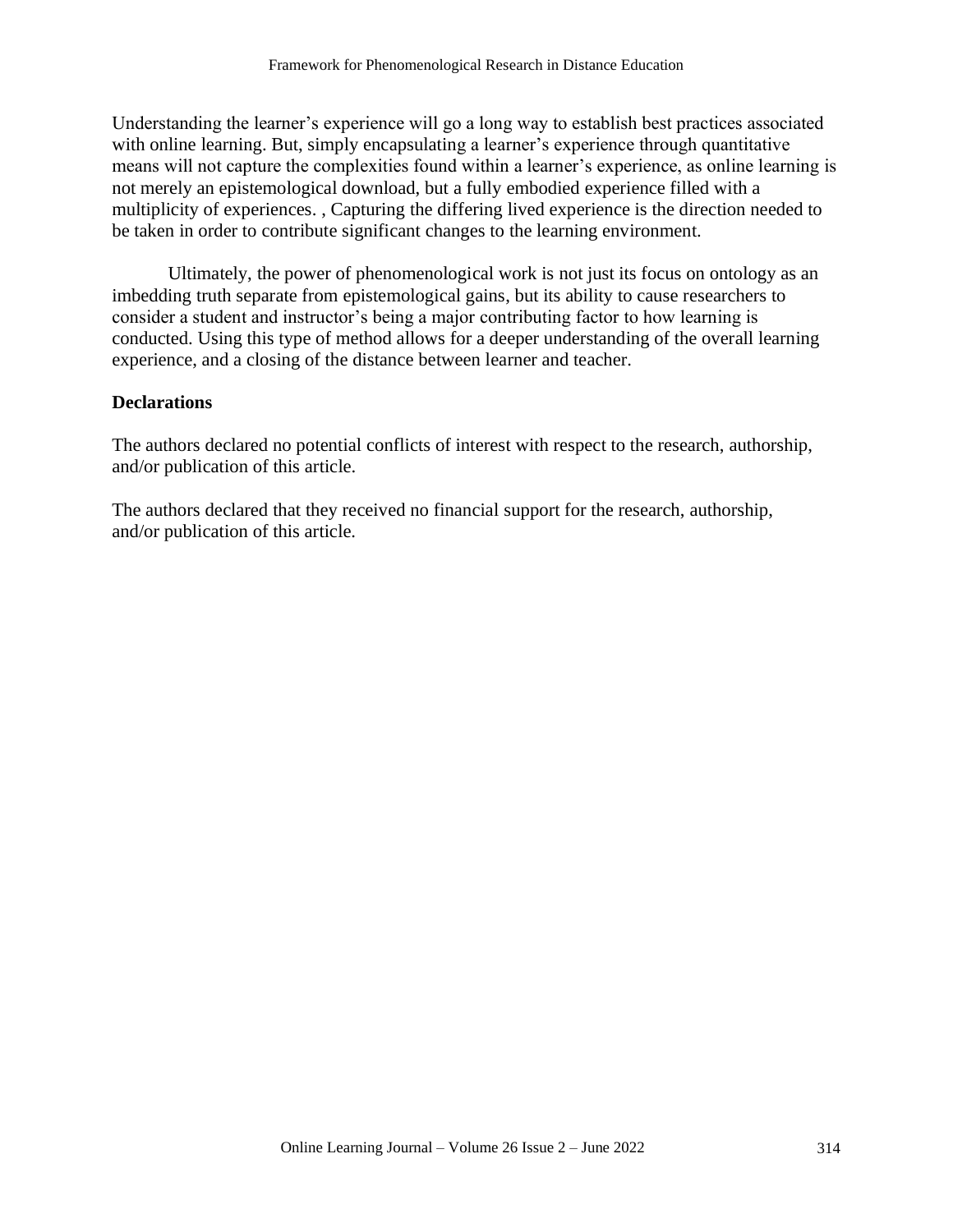# **Refe[ren](https://onlinelearningsurvey.com/reports/digtiallearningcompassenrollment2017.pdf)ces**

- \*Adams, C., Yin, Y., Vargas Madriz, L. F., & Mullen, C. S. (2014). A phenomenology of learning large: The tutorial sphere of xMOOC video lectures. *Distance Education*, *35*(2), 202–216[.](https://doi.org/10.1080/01587919.2014.917701) <https://doi.org/10.1080/01587919.2014.917701>
- \*Al-Harthi, A. S. (2006). Distance higher education experiences of Arab Gulf students in the United States: A cultural perspective. *The International Review of Research in Open and Distributed Learning*, *6*(3)[.](https://doi.org/10.19173/irrodl.v6i3.263) <https://doi.org/10.19173/irrodl.v6i3.263>
- \*Alias, N. A. (2005). The supportive distance learning environment: A study on the learning support needs of Malaysian online learners. *European Journal of Open, Distance and E-Learning*, 8.
- Allen, E., & Seaman, J. (2017). *Distance Education Enrollment Report 2017*. Digital Learning Compass[.](https://onlinelearningsurvey.com/reports/digtiallearningcompassenrollment2017.pdf) <https://onlinelearningsurvey.com/reports/digtiallearningcompassenrollment2017.pdf>
- \*Andrews, T., Tynan, B., & James, R. (2011). The lived experience of learners' use of new media in distance teaching and learning. *On the Horizon*, *19*(4), 321–330[.](https://doi.org/10.1108/10748121111179448) <https://doi.org/10.1108/10748121111179448>
- \*Antoine, J. E. (2011). *E-learning: A student's perspective a phenomenological investigation* (UMI No. 3494459) [Doctoral dissertation, Northeastern University). ProQuest Dissertations & Theses Global.
- \*Bambara, C. S., Harbour, C. P., Davies, T. G., & Athey, S. (2009). Delicate Engagement: The Lived Experience of community college students enrolled in high-risk online courses. *Community College Review*, *36*(3), 219–238. <https://doi.org/10.1177/0091552108327187>
- Blackmon, S. J., & Major, C. (2012). Student experiences in online courses: A qualitative research synthesis. *Quarterly Review of Distance Education*, *13*(2), 77–85.
- Blikstein, P., Kabayadondo, Z., Martin, A., & Fields, D. (2017). An assessment instrument of technological literacies in makerspaces and FabLabs. *Journal of Engineering Education*, *106*(1), 149–175[.](https://doi.org/10.1002/jee.20156) <https://doi.org/10.1002/jee.20156>
- \*Bond, F. C. (2014). *The lived experience of being an online learner in a graduate program*  (Publication no. 1626379330) [Doctoral dissertation, Virginia Commonwealth University]. ProQuest Dissertations & Theses Global. [http://proxy.library.vcu.edu/login?url=https://www.proquest.com/dissertations](http://proxy.library.vcu.edu/login?url=https://www.proquest.com/dissertations-theses/lived-experience-being-online-learner-graduate/docview/1626379330/se-2?accountid=14780)[theses/lived-experience-being-online-learner-graduate/docview/1626379330/se-](http://proxy.library.vcu.edu/login?url=https://www.proquest.com/dissertations-theses/lived-experience-being-online-learner-graduate/docview/1626379330/se-2?accountid=14780)[2?accountid=14780](http://proxy.library.vcu.edu/login?url=https://www.proquest.com/dissertations-theses/lived-experience-being-online-learner-graduate/docview/1626379330/se-2?accountid=14780)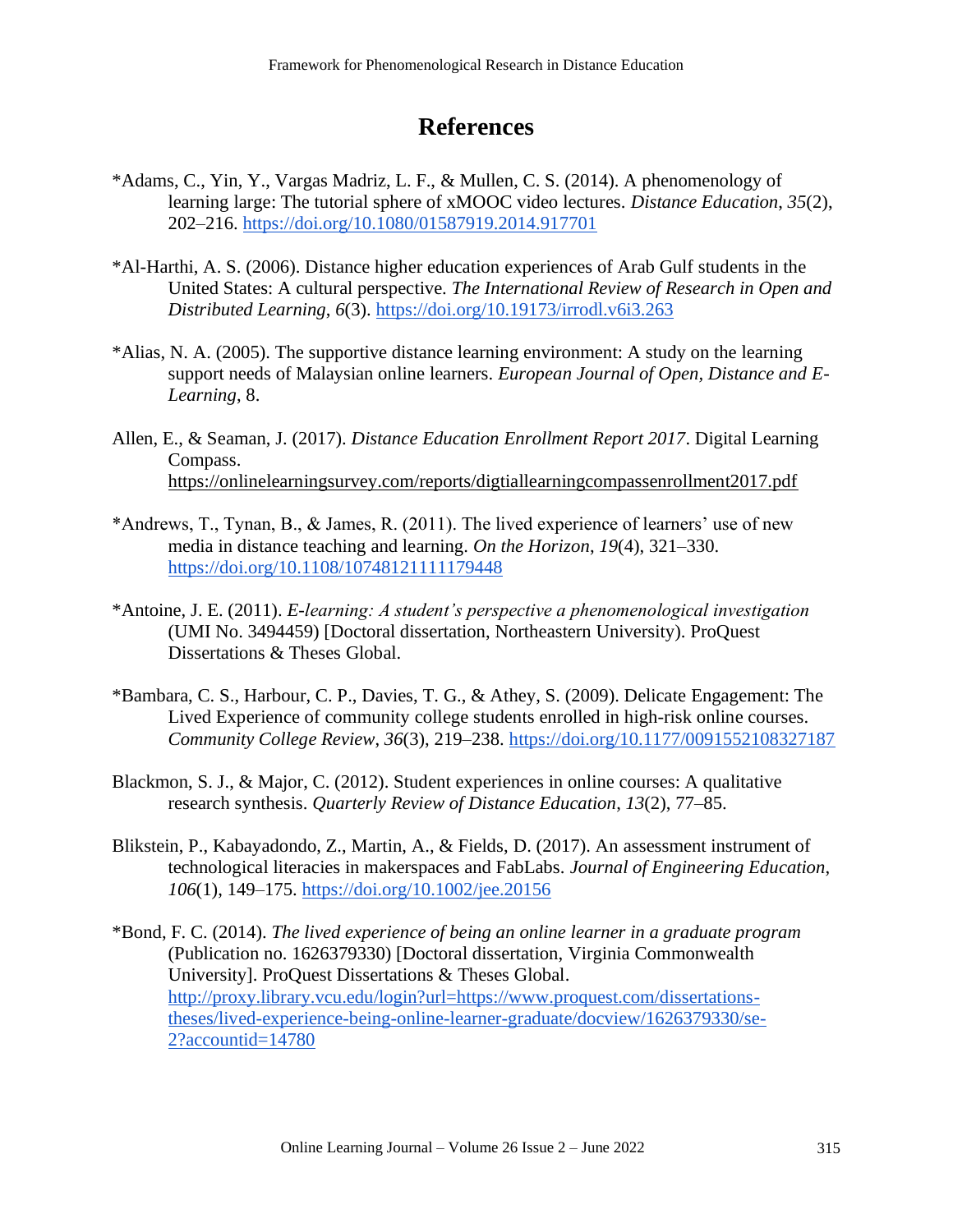- \*Bork, L. J. (2014). *Male Nursing Student Perceptions of Caring and Uncaring Behaviors by Nursing Faculty in Online Nursing Courses* [Doctoral dissertation, Northcentral University][.](https://search-proquest-com.proxy.library.vcu.edu/docview/1629825819/abstract/6E90F48EE35E4AA1PQ/1) [https://search-proquest](https://search-proquest-com.proxy.library.vcu.edu/docview/1629825819/abstract/6E90F48EE35E4AA1PQ/1)[com.proxy.library.vcu.edu/docview/1629825819/abstract/6E90F48EE35E4AA1PQ/1](https://search-proquest-com.proxy.library.vcu.edu/docview/1629825819/abstract/6E90F48EE35E4AA1PQ/1)
- \*Boudreau, M. (2017). *Learning from those who were successful: An exploration into the lived experiences of community college entrants who as adult learners completed their baccalaureate online* [Unpublished master's thesis]. Northeastern University. <https://repository.library.northeastern.edu/files/neu:cj82qm33g/fulltext.pdf>
- Bozkurt, A., Akgun-Ozbek, E., Onrat-Yilmazel, S., Erdogdu, E., Ucar, H., Guler, E.,
- Sezgin, S., Karadeniz, A., Sen-Ersoy, N., Goksel-Canbek, N., Dincer, G., Ari, S., & Aydin, C. (2015). Trends in distance education research: A content analysis of journals 2009–2013. *The International Review of Research in Open and Distributed Learning*, *16*(1).
- \*Brock, M. (2018). *"The mission always comes first": A phenomenological study of active military students in online community college courses* [Doctoral dissertation, Pepperdine University][.](http://search.proquest.com/docview/2033017008/abstract/6860BDD29534A83PQ/1) <http://search.proquest.com/docview/2033017008/abstract/6860BDD29534A83PQ/1>
- \*Brown, M., Hughes, H., & Delaney, L. (2015). Giving voice to distance learners: Methodological decisions and challenges. *European Journal of Open, Distance and E-Learning*, *18*(1)[.](http://www.eurodl.org/index.php?p=special&sp=articles&inum=6&article=673&article=682) [http://www.eurodl.org/index.php?p=special&sp=articles&inum=6&article=673&article=](http://www.eurodl.org/index.php?p=special&sp=articles&inum=6&article=673&article=682) [682](http://www.eurodl.org/index.php?p=special&sp=articles&inum=6&article=673&article=682)
- Brown, M., Hughes, H., Keppell, M., Hard, N., & Smith, L. (2013). In their own words: Student stories of seeking learning support. *Open Praxis*, *5*(4), 345–354[.](https://doi.org/10.5944/openpraxis.5.4.87) <https://doi.org/10.5944/openpraxis.5.4.87>
- Buchmann, M. (1987). Teaching knowledge: The Lights that teachers live by. *Oxford Review of Education*, 13(2), 151–164.
- \*Bunch, S. L. (2016). Experiences of students with specific learning disorder (including ADHD) in online college degree programs: A phenomenological study (Doctoral dissertation, Liberty University). ProQuest Dissertations & Theses Global. https://www.proquest.com/dissertations-theses/experiences-students-with-specificlearning/docview/1796863952/se-2?accountid=14780
- \*Burks, D. (2016). Learner's perception of social presence in the online learning environment (Doctoral dissertation, Northcentral University). ProQuest Dissertations & Theses Global.

[https://search.proquest.com/openview/a7f0363b8f065c91cb46e6f78b8ae447/1?pqorigsite](https://search.proquest.com/openview/a7f0363b8f065c91cb46e6f78b8ae447/1?pqorigsite=gscholar&cbl=18750&diss=y) [=gscholar&cbl=18750&diss=y](https://search.proquest.com/openview/a7f0363b8f065c91cb46e6f78b8ae447/1?pqorigsite=gscholar&cbl=18750&diss=y)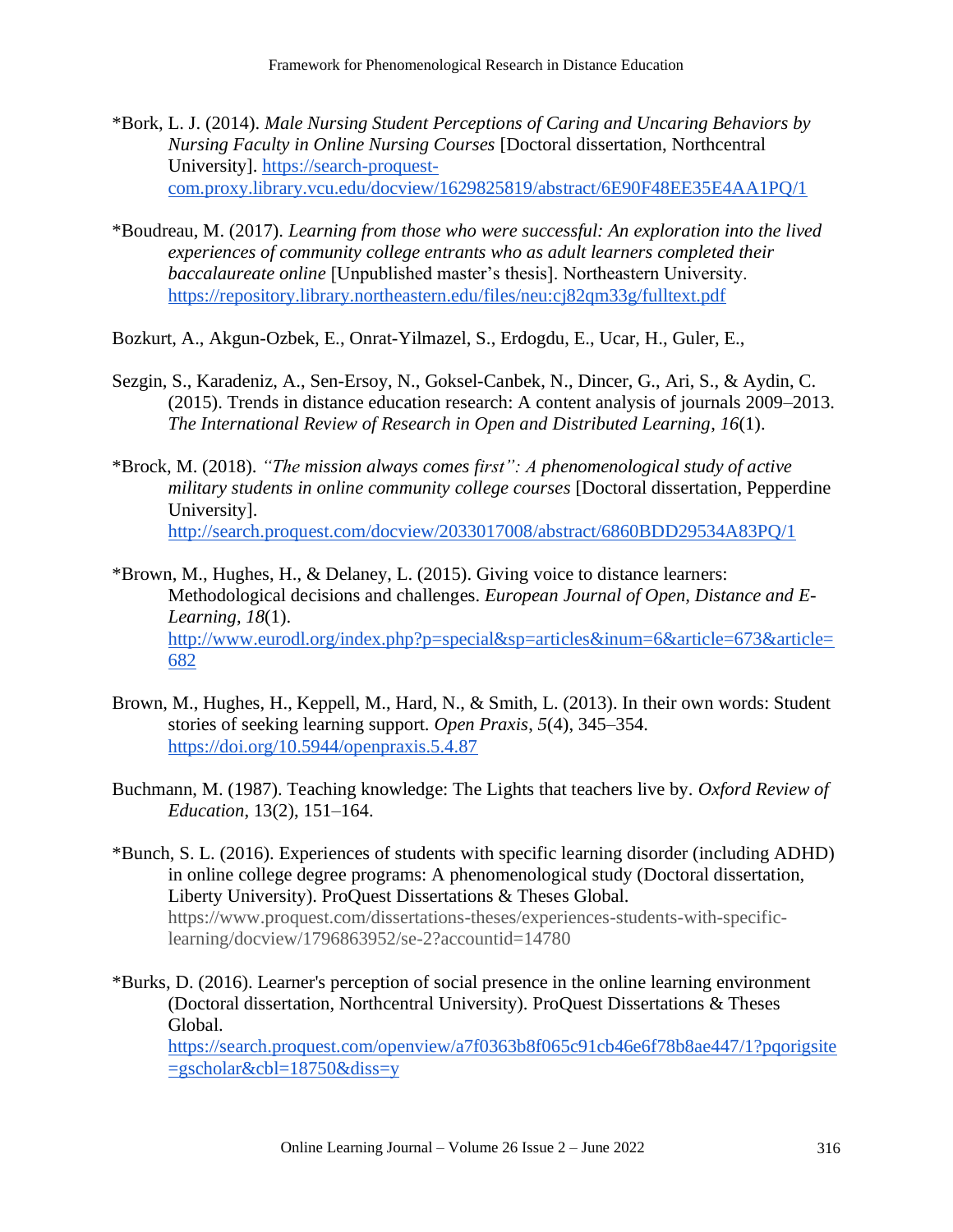- \*Byrd, J. C. (2016). Understanding the online doctoral learning experience: Factors that contribute to students' sense of community. *Journal of Educators Online*, *13*(2), 102– 135.
- Cilesiz, S. (2011). A phenomenological approach to experiences with technology: Current state, promise, and future directions for research. *Educational Technology Research and Development*, *59*(4), 487–510. <https://doi.org/10.1007/s11423-010-9173-2>
- Constanti, P. (2015). *"Who Cares if I Care?" Facilitating Learning in Higher Education*[.](https://doi.org/10.5420/ujpr.6) <https://doi.org/10.5420/ujpr.6>
- Cooper, B. (2010). In search of profound empathy in learning relationships: Understanding the mathematics of moral learning environments, *Journal of Moral Education*, *39*(1), 79–99. https://doi.org[/10.1080/03057240903528717](https://doi.org/10.1080/03057240903528717)
- \*Cressman, D., & Hamilton, E. (2010). The experiential dimension in online learning: Phenomenology, technology and breakdowns. In P. Majkut & A. J. L. C. Canán (Eds.), *Phenomenology and media* (pp. 54–82). Zeta Books[.](https://doi.org/10.7761/9789731997780_4) [https://doi.org/10.7761/9789731997780\\_4](https://doi.org/10.7761/9789731997780_4)
- Dahlberg, K., Dahlberg, H., & Nyström, M. (2008). *Reflective lifeworld research*. Studentlitteratur.
- \*Della Vecchia, E. T. (2010). The phenomenon of learning: The lived experience of distance education baccalaureate nursing students. (Doctoral dissertation, Capella University). ProQuest Dissertations & Theses database. (UMI No. 3398030)
- Dewey, J. (1916). *Democracy and education: An introduction to the philosophy of education*. Macmillan.
- Dickie, S. D. M. (1999). *The lived experience of being a distance learner* (ERIC Document Reproduction Service No. ED 434231) [Master's thesis, Athabasca University].
- Dowling, M. (2007). From Husserl to van Manen. A review of different phenomenological approaches. *International Journal of Nursing Studies*, *44*(1), 131–142[.](https://doi.org/10.1016/j.ijnurstu.2005.11.026) <https://doi.org/10.1016/j.ijnurstu.2005.11.026>
- \*Dunagan, C. (2017). *The voice of the learner: The lived experience of successful online students*  (Doctoral dissertation, Indiana University of Pennsylvania). ProQuest Dissertations & Theses Global. (1949822806). [http://proxy.library.vcu.edu/login?url=https://www.proquest.com/dissertations](http://proxy.library.vcu.edu/login?url=https://www.proquest.com/dissertations-theses/voice-learner-lived-experience-successful-online/docview/1949822806/se-2?accountid=14780)[theses/voice-learner-lived-experience-successful-online/docview/1949822806/se-](http://proxy.library.vcu.edu/login?url=https://www.proquest.com/dissertations-theses/voice-learner-lived-experience-successful-online/docview/1949822806/se-2?accountid=14780)[2?accountid=14780](http://proxy.library.vcu.edu/login?url=https://www.proquest.com/dissertations-theses/voice-learner-lived-experience-successful-online/docview/1949822806/se-2?accountid=14780)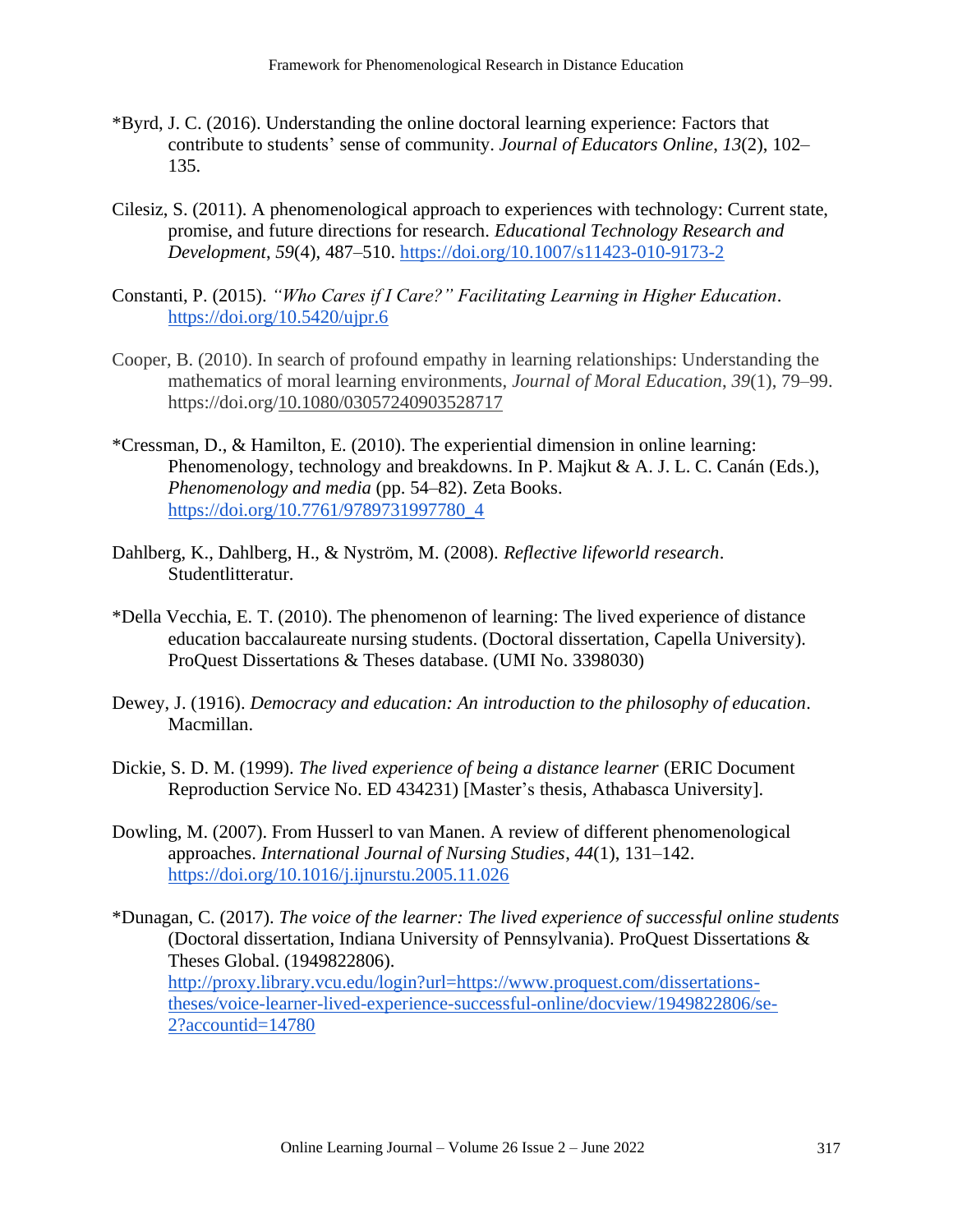- \*Flax-Archer, A. (2009). Distance education among adult learners in the British Virgin Islands: A phenomenological study (Doctoral dissertation, Capella University). Available from ProQuest Dissertations & Theses Global. (Order No. 3366277).
- Freeman, M. (2011). Validity in dialogic encounters with hermeneutic truths. *Qualitative Inquiry*, *17*(6), 543–551.
- Granot, E., Brashear, T.G., & Motta, P.C. (2012). A structural guide to in-depth interviewing in business and industrial marketing research. *Journal of Business & Industrial Marketing*, *27*(7), 547–553. doi:10.1108/ 08858621211257310
- Groenewald, T. (2004). A phenomenological research design illustrated. *International Journal of Qualitative Methods*, *3*(1), 42–55. <https://doi.org/10.1177/160940690400300104>
- \*Halter, M. J., Kleiner, C., & Hess, R. F. (2006). The experience of nursing students in an online doctoral program in nursing: A phenomenological study. *International Journal of Nursing Studies*, *43*(1), 99–105. <https://doi.org/10.1016/j.ijnurstu.2005.03.001>
- Heidegger, M. (2008). Being and Time. HarperCollins.
- \*Heindel, A. J. (2014). A Phenomenological Study of the Experiences of Higher Education Students with Disabilities (Doctoral dissertation, University of South Florida). <http://scholarcommons.usf.edu/cgi/viewcontent.cgi?article=6233&context=etd>
- Husserl, E. (1970). *The crisis of European sciences and transcendental phenomenology* (D. Carr, Trans.). Northwestern University Press.
- \*Kumar, S., Johnson, M., & Hardemon, T. (2013). Dissertations at a distance: Students' perceptions of online mentoring in a doctoral program. *International Journal of E-Learning & Distance Education*, *27*(1). <http://ijede.ca/index.php/jde/article/view/835>
- Kvale, S. (1996). *Interview views: An introduction to qualitative research interviewing*. Sage Publications.
- Lam, T., Kolomitro, K., & Alamparambil, F. (2011). Empathy training: Methods, evaluation practices, and validity. *Journal Of MultiDisciplinary Evaluation, 7*(16), 162–200. [https://journals.sfu.ca/jmde/index.php/jmde\\_1/article/view/314](https://journals.sfu.ca/jmde/index.php/jmde_1/article/view/314)
- Lauterbach, A. A. (2018). Hermeneutic phenomenological interviewing: Going beyond semistructured formats to help participants revisit experience. *The Qualitative Report*, *23*(11), 2883–2898.<https://nsuworks.nova.edu/tqr/vol23/iss11/16>
- \*Lin, L. (2008). An online learning model to facilitate learners' rights to education. *Journal of Asynchronous Learning Networks*, *12*(1), 127–143.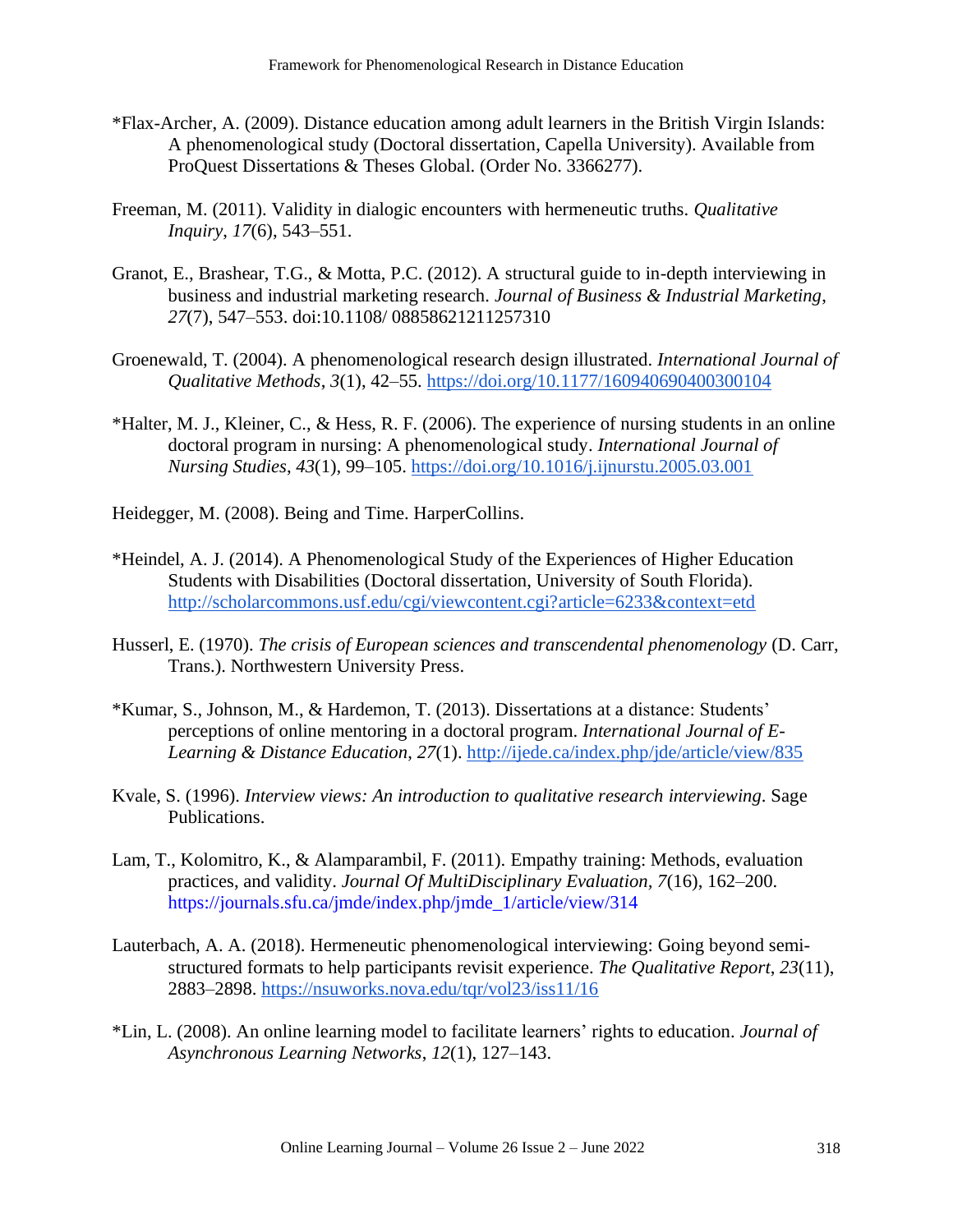- \*Liu, S. (2008). Student interaction experiences in distance learning courses: A phenomenological study. *Online Journal of Distance Learning Administration*, *11*(1)[.](http://www.westga.edu/~distance/ojdla/spring111/Liu111.html) <http://www.westga.edu/~distance/ojdla/spring111/Liu111.html>
- Lortie, D. C. (1975). *Schoolteacher: A sociological study*. University of Chicago Press.
- \*Macon, S. (2012). Is my online degree worth anything? The lived experience of learners choosing online education despite opposition UMI. NO. 3546681) (Doctoral dissertation, Capella University). ProQuest Dissertations and Theses Global.
- \*Makoe, M. (2008). Using phenomenological psychology to analyse distance education students' experiences and conceptions of learning. *Indo-Pacific Journal of Phenomenology*, *8*(sup1), 1–11. <https://doi.org/10.1080/20797222.2008.11433979>
- McFarland, J., Hussar, B., Zhang, J., Wang, X., Wang, K., Hein, S., Diliberti, M., Forrest Cataldi, E., Bullock Mann, F., and Barmer, A. (2019). *The condition of education 2019* (NCES 2019-144). U.S. Department of Education. National Center for Education Statistics. https://nces.ed.gov/pubsearch/pubsinfo.asp?pubid=2019144.
- Menci, J., & May, D. R. (2009). The effects of proximity and empathy on ethical decisionmaking: An exploratory investigation. *Journal of Business Ethics*, 85, 201–226. doi: 10.1 007/s10551-008-9765-5
- \*Meyers, C. A., & Bagnall, R. G. (2017). The challenges of undergraduate online learning experienced by older workers in career transition. *International Journal of Lifelong Education*, *36*(4), 442–457. <https://doi.org/10.1080/02601370.2016.1276107>
- Moore, M. (1997). Theory of transactional distance. In D. Keegan (Ed.), *Theoretical principles of distance education* (pp. 22–38). Routledge.
- \*Murders, M. (2017). *A phenomenological study of the online education experiences of college students with learning disabilities*. Theses and Dissertations. https://scholarworks.uark.edu/etd/2518
- Moustakas, C. (1994). *Phenomenological research methods*. Sage Publications.
- Nathan, R. (2005). *My freshman year: What a professor learned by becoming a student*. Cornell University Press.
- National Research Council. (2002). *Scientific research in education*. The National Academies Press. https://doi.org/10.17226/10236.
- Neubauer, B. E., Witkop, C. T., & Varpio, L. (2019). How phenomenology can help us learn from the experiences of others. *Perspectives on Medical Education*, *8*(2), 90–97[.](https://doi.org/10.1007/s40037-019-0509-2) <https://doi.org/10.1007/s40037-019-0509-2>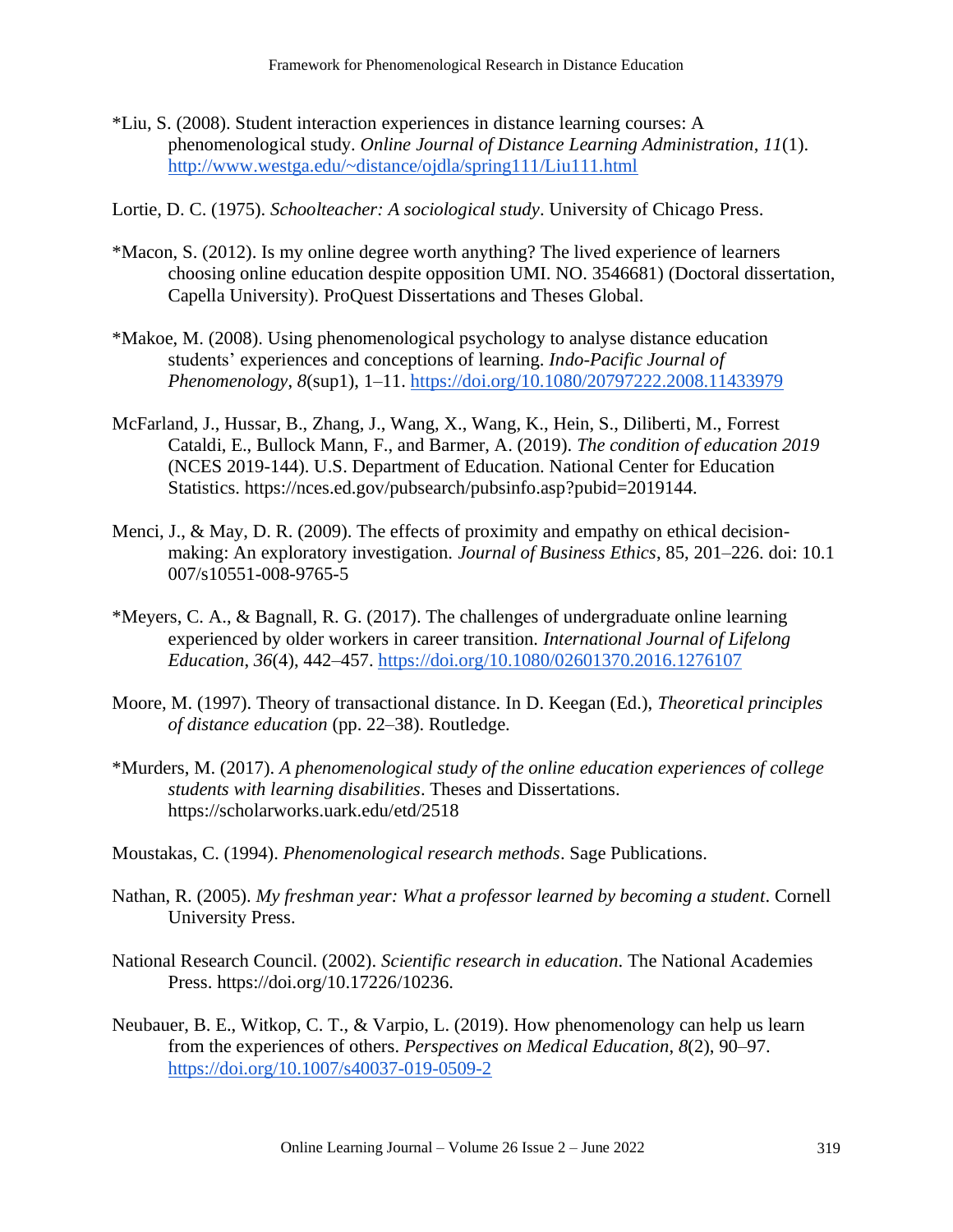- Oberg, H., and Bell, A. (2012), "Exploring phenomenology for researching lived experience in technology enhanced learning", Hodgson, V. , Jones, C. , de Laat, M. , McConnell, D. , Ryberg, T. and Sloep, P. (Eds), The Eighth International Conference on Networked Learning 2012, April 2-4, Maastricht School of Management, Maastricht, pp. 203-210.
- \*Parker, A. (2017). *The impact of Anglican liturgy for african distance learners: A phenomenological study of academic persistence* (Order No. 10682997) [Doctoral dissertation, Virginia Commonwealth University]. ProQuest Dissertations & Theses Global. [https://www-proquest-com.proxy.library.vcu.edu/dissertations-theses/impact](http://proxy.library.vcu.edu/login?url=https://www-proquest-com.proxy.library.vcu.edu/dissertations-theses/impact-anglican-liturgy-african-distance-learners/docview/1975747779/se-2?accountid=14780)[anglican-liturgy-african-distance-learners/docview/1975747779/se-2?accountid=14780](http://proxy.library.vcu.edu/login?url=https://www-proquest-com.proxy.library.vcu.edu/dissertations-theses/impact-anglican-liturgy-african-distance-learners/docview/1975747779/se-2?accountid=14780)
- Paulsen, J., & McCormick, A. C. (2020). Reassessing disparities in online learner student engagement in higher education. *Educational Researcher*, *49*(1), 20–29. https://doi.org/10.3102/0013189X19898690
- \*Pazurek-Tork, A. L. (2013). A phenomenological investigation of online learners' lived experiences of engagement [Unpublished doctoral dissertation]. University of Minnesota.
- Poulin, R., & Straut, T. (2016). *WCET distance education enrollment report 2016*. WICHE Cooperative for Educational Technologies. [http://wcet.wiche.edu/initiatives/research/WCET-Distance-Education-Enrollment-Report-](http://wcet.wiche.edu/initiatives/research/WCET-Distance-Education-Enrollment-Report-2016)[2016](http://wcet.wiche.edu/initiatives/research/WCET-Distance-Education-Enrollment-Report-2016)
- \*Rousseau, C. X. (2012). *Balancing work, family, and student roles: A phenomenological study of the adult female graduate online learner* (Doctoral dissertation, Capella University). ProQuest Dissertations & Theses Global. (1115012413). http://proxy.library.vcu.edu/login?url=https://www.proquest.com/dissertationstheses/balancing-work-family-student-roles/docview/1115012413/se-2?accountid=14780
- Schuman, D. (1982). *Policy analysis, education, and everyday life*. Heath.
- Seidman, I. (2006). *Interviewing as qualitative research: A guide for researchers in education and the social sciences*. Teachers College Press.
- Sharpe, R., & Benfield, G. (2005). The student experience of e-learning in higher education. *Brookes eJournal of Learning and Teaching*, *1*(3), 1–9.
- Smith, J. (2016, May 23). *Experiencing phenomenology: Why phenomenology?* The Brains Blog[.](http://philosophyofbrains.com/2016/05/23/experiencing-phenomenology-why-phenomenology.aspx) [http://philosophyofbrains.com/2016/05/23/experiencing-phenomenology-why](http://philosophyofbrains.com/2016/05/23/experiencing-phenomenology-why-phenomenology.aspx)[phenomenology.aspx](http://philosophyofbrains.com/2016/05/23/experiencing-phenomenology-why-phenomenology.aspx)
- \*Spilovoy, T. (2013). *Motherhood and the pursuit of higher education: A phenomenological study of college student mothers completing online bachelor's degree programs* [Unpublished doctoral dissertation, Benedictine University]. https://www.ben.edu/college-of-education-and-healthservices/highereducation/upload/Spilovoy\_dissertation\_-FINAL\_12-18-13.pdf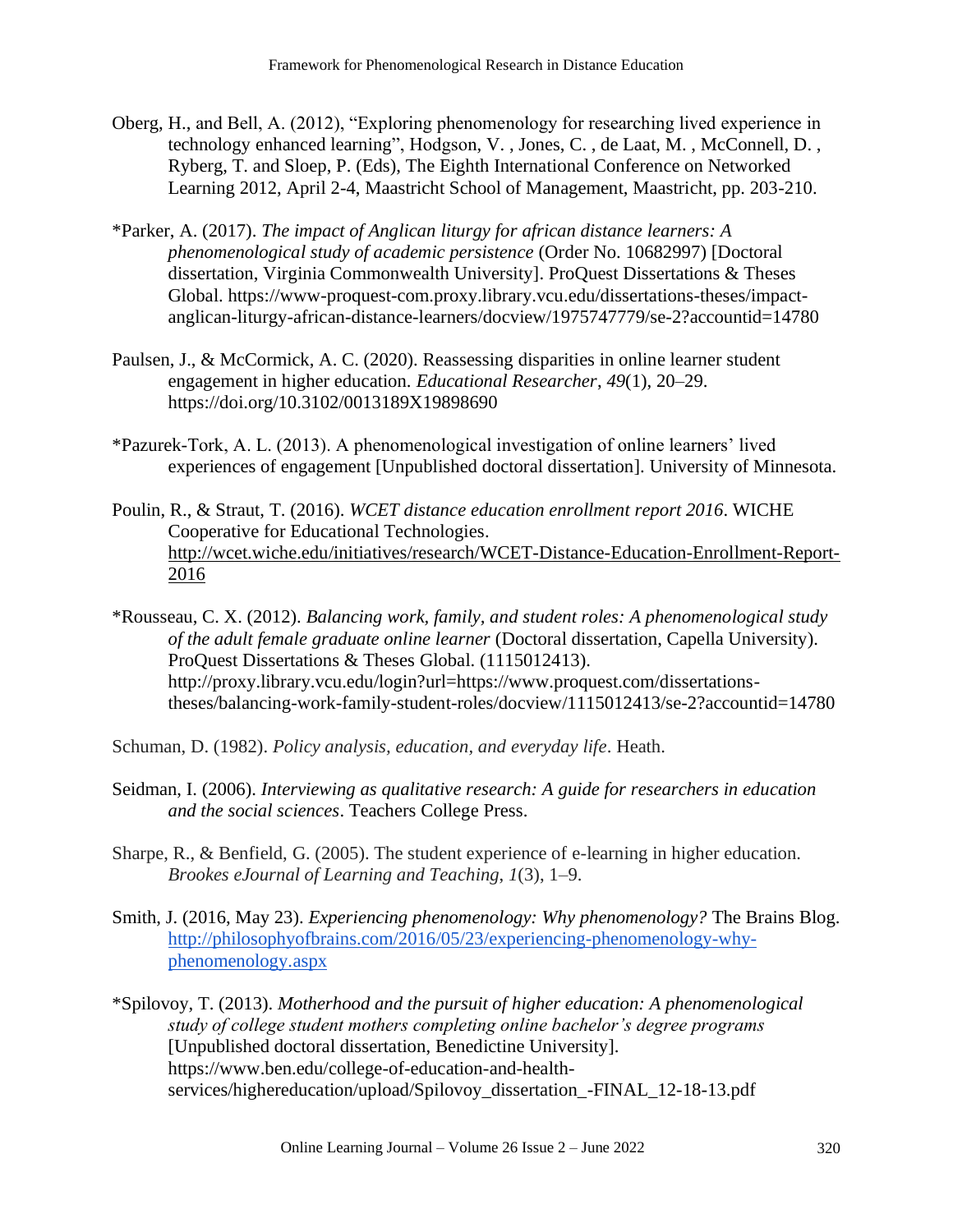- \*Symeonides, R., & Childs, C. (2015). The personal experience of online learning: An interpretative phenomenological analysis. *Computers in Human Behavior*, *51*(PA), 539– 545[.](https://doi.org/10.1016/j.chb.2015.05.015) <https://doi.org/10.1016/j.chb.2015.05.015>
- Tettegah, S., & Anderson, C. J. (2007). Pre-service teachers' empathy and cognitions: Statistical analysis of text data by graphical models. *Contemporary Educational Psychology*, *32*(1), 48–82.
- \*Thomson, C. (2010). "Living" sacrifice and shame: Phenomenological insights into continuing, "distanced" education student experience. *South African Journal of Higher Education*, *23*(4)[.](https://doi.org/10.4314/sajhe.v23i4.51070) <https://doi.org/10.4314/sajhe.v23i4.51070>
- Timmer, S. (2016, May 10). *Conversations with the past: Hermeneutics for designers*. Medium[.](https://medium.com/next-iteration/conversations-with-the-past-hermeneutics-for-designers-103a9151a07a) [https://medium.com/next-iteration/conversations-with-the-past-hermeneutics-for](https://medium.com/next-iteration/conversations-with-the-past-hermeneutics-for-designers-103a9151a07a)[designers-103a9151a07a](https://medium.com/next-iteration/conversations-with-the-past-hermeneutics-for-designers-103a9151a07a)
- van Manen, M. (1990). *Researching lived experience*. SUNY Press
- van Manen, M. (2017). Phenomenology in its original sense. *Qualitative Health Research*, *27*(6), 810–825[.](https://doi.org/10.1177/1049732317699381) <https://doi.org/10.1177/1049732317699381>
- Veletsianos, G. (2020). *Learning online: The student experience*. Johns Hopkins University Press. [doi:10.1353/book.73824.](http://doi.org/10.1353/book.73824)
- \*Watson, S. (2015). *Life-context interactions and their contributions to postgraduate distance learning* [Unpublished doctoral dissertation, Deakin University[\]](file:///C:/Users/jbecker/Downloads/) <http://dro.deakin.edu.au/eserv/DU:30079114/watson-lifecontext-2015A.pdf>
- \*Welch, S. (2017). Virtual mentoring program within an online doctoral nursing education program: A phenomenological study. *International Journal of Nursing Education Scholarship*, *14*(1). <https://doi.org/10.1515/ijnes-2016-0049>
- \*Welch, S., Wilson, C. B., & Needham, C. (2015). The experience of RN/BSN students participating in online caring groups. *Clinical Nursing Studies*, *3*(3)[.](https://doi.org/10.5430/cns.v3n3p52) <https://doi.org/10.5430/cns.v3n3p52>
- Welman, J. C., & Kruger, S. J. (1999). *Research methodology for the business and administrative sciences*. International Thompson.
- \*Wooten, P. M. (2014). A phenomenological study of online learning for deaf students for postsecondary education: A deaf perspective [Doctoral dissertation, Liberty University]. <http://digitalcommons.liberty.edu/cgi/viewcontent.cgi?article=1880&context=doctoral>
- Yin, R. K. (2017). *Case study research and applications: Design and methods*. Sage Publications.